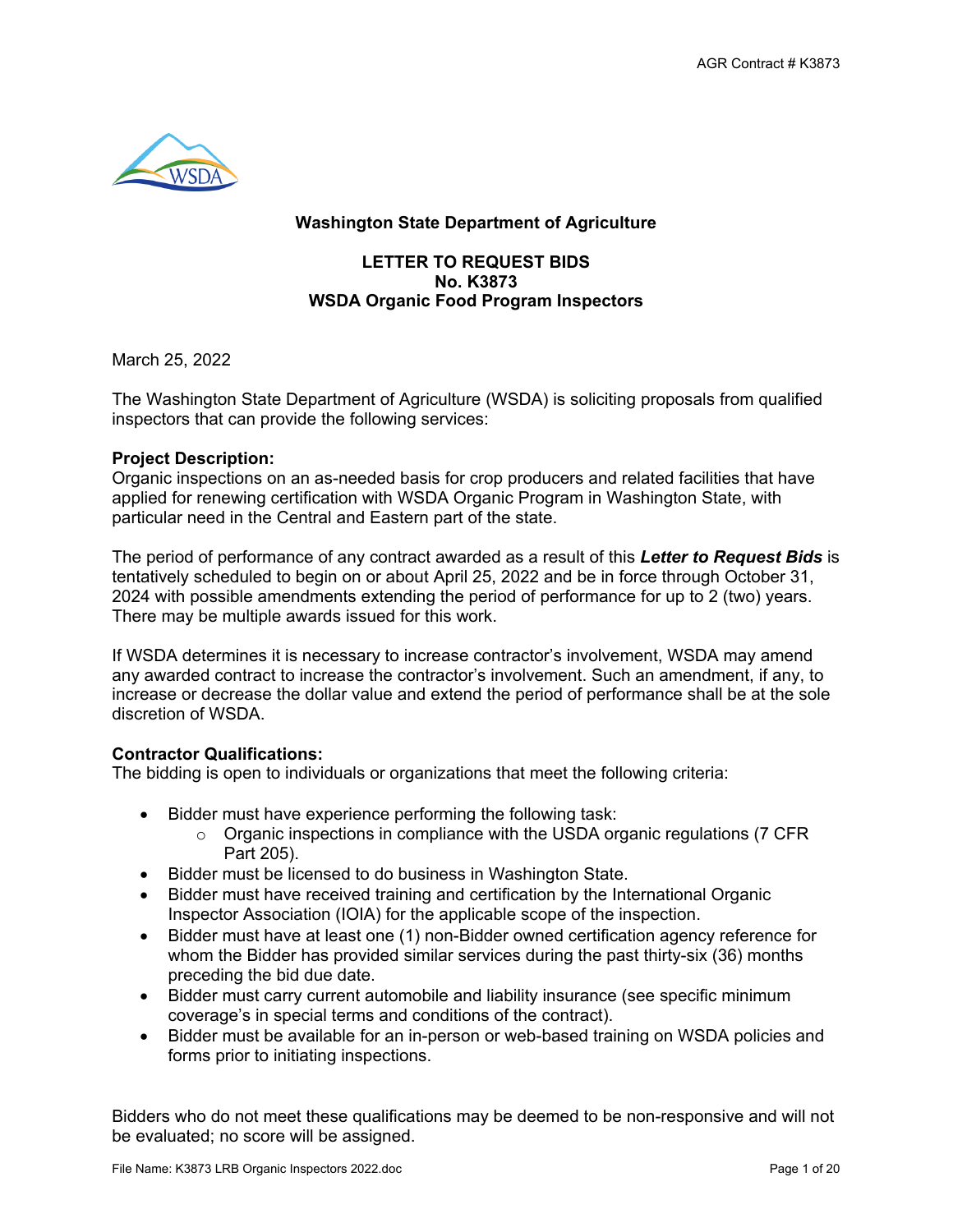A proposal may be made for a specific range of inspections conducted at the rates stated below. The ranges are:

- 5-10 inspections
- 10-15 inspections
- 15-20 inspections
- 20 and above inspections

For instance, a bid may be for 10-15 inspections, for which the total contract value would be determined by the number of inspections and value of inspections assigned over the course of the contract. The contract will allow WSDA the flexibility to assign inspections where needed while also giving the contractor an expected range of work load and compensation. WSDA will award a contract in one of the above ranges, however an exact number of inspections is not guaranteed. Operations will be grouped geographically to allow the contractor efficient work planning.

#### **It is anticipated that any contract awarded under this solicitation shall be in an amount not to exceed the following amount per assigned inspection. Use this amount to determine your total bid value.**

• Crop producer inspections must not exceed \$775 per inspection.

#### **The general Scope of Work will include the following:**

The Contractor will include in their proposal an all-inclusive fee for each inspection to include travel, meals, supplies, conducting the inspection, any preparation or subsequent report writing or other expenses. These items need not be broken out in the bid, nor itemized in subsequent invoices.

The Contractor will conduct an on-site inspection as assigned by WSDA when an authorized representative of the operation who is knowledgeable about the operation is present and when the land, facilities, and activities that demonstrate compliance or capacity to comply can be observed, except in the case of the assignment of an unannounced inspection.

During the on-site inspection the Contractor must verify:

- 1. The operation's compliance or capability to comply with the USDA organic regulations (7 CFR Part 205);
- 2. That the information, including the organic production or handling system plan, provided in accordance with §§205.401, 205.406, and 205.200, accurately reflects the practices used or to be used by the applicant for certification or by the certified operation;
- 3. That prohibited substances have not been and are not being applied to the operation through means which, at the discretion of WSDA, may include the collection and testing of soil; water; waste; seeds; plant tissue; and plant, animal, and processed products samples.

The Contractor will document the inspection on the forms and in the format provided by WSDA. The final report will include USDA organic regulation citations and attachments, including photos as necessary to demonstrate compliance. Inspection reports should include observations and verification methods for each control point and fully describe any potential/suspected noncompliances.

#### **Proposal Content:**

The proposal is to be brief but should include: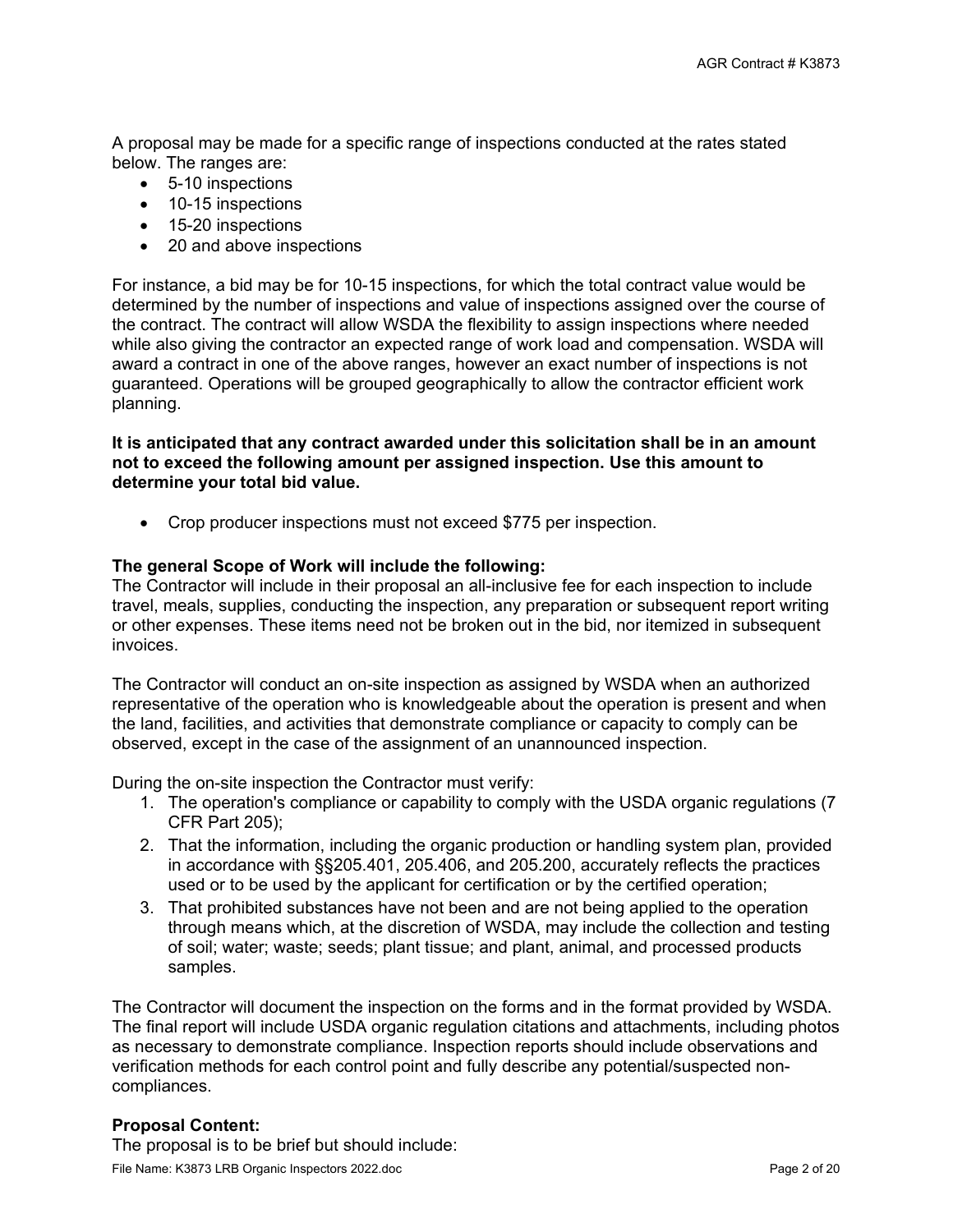- 1. Complete legal name and tax identification number.
- 2. Resume that outlines experience and qualifications.
- 3. Names, addresses and telephone numbers of three (3) business references. At least one (1) reference must be a certification agency for which the bidder has conducted organic inspection work during the past thirty-six (36) months preceding the bid due date.
- 4. Total costs or fees per package. Amount must include travel, meals, supplies, conducting the inspection, any preparation or subsequent report writing or other expenses. Inspection package bids must not exceed the maximum amounts set per inspection type (\$775 per crop producer).
- 5. IOIA training certificates of completion for the scope of inspections being bid.
- 6. One (1) example of a completed inspection report with confidential information redacted, or another example of technical writing by the Contractor showing their ability to provide objective and fact based observations and regulatory evaluations.
- 7. Other applicable training or licenses.
- 8. Proof of automobile insurance.
- 9. Proof of liability and/or business insurance.
- 10. Exhibit A, signed Executive Order 18-03 Workers' Rights certification

Proposals will be evaluated by WSDA based on the response to the information requested above and the following evaluation criteria.

### **EVALUATION CRITERIA**

The following weights will be assigned to the proposal for evaluation purposes:

| <b>Inspection Report</b>                  | 35          |
|-------------------------------------------|-------------|
| <b>Technical Training</b>                 | 35          |
| <b>Cost Proposal</b>                      | 25          |
| Executive Order 18-03 Certification,      | 5           |
| Exhibit A                                 |             |
| References                                | Pass / Fail |
| <b>Total Points for Written Proposals</b> | 100         |

All items must be addressed for the proposal to be considered responsive. All bids shall be submitted electronically to Scott Rice at srice@agr.wa.gov. **The deadline for submission of responses is 5:00 pm on April 15, 2022, Pacific Standard Time, in Olympia, Washington**. LATE BIDS WILL NOT BE ACCEPTED AND WILL BE AUTOMATICALLY DISQUALIFIED FROM FURTHER CONSIDERATION. WSDA assumes no responsibility for delays caused by any delivery service or for problems with Bidder's email. Bidders assume the risk for the method of delivery chosen.

#### **Proprietary Information & Public Disclosure**

Any information contained in the proposal that the bidder desires to claim as proprietary and exempt from disclosure under the provisions of RCW 42.56, must be clearly designated. Please cite the statute and briefly explain how it applies to the proprietary information supplied in the proposal. The page and the particular exception/s from disclosure upon which the bidder is making the claim must be identified. Each page claimed to be exempt from disclosure must be clearly identified by the word "confidential" printed on the lower right hand corner of the page. Marking the entire proposal as confidential will be neither accepted nor honored and may result in disclosure of the entire proposal. The bidder must be reasonable in designating information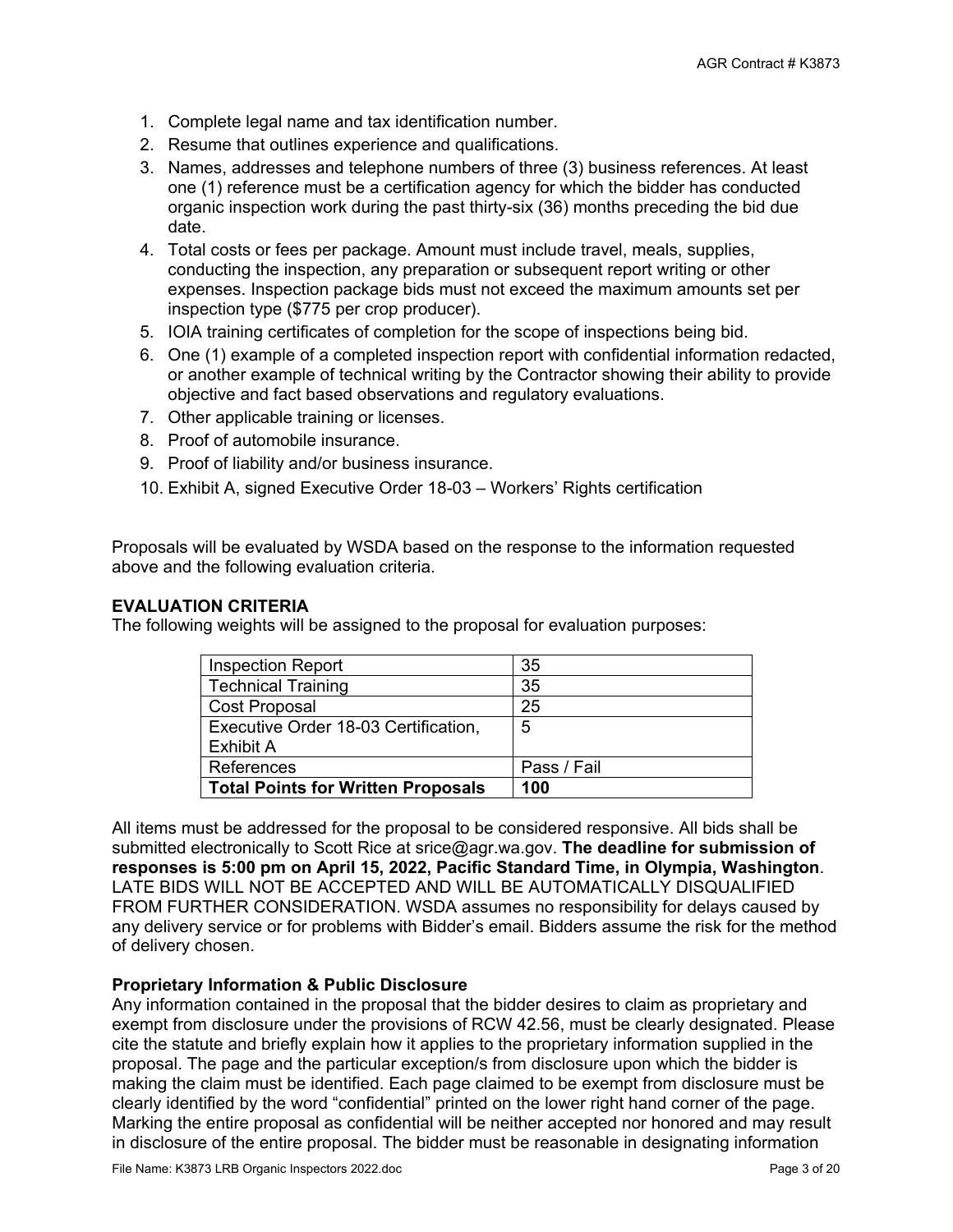as confidential. Confidentiality is available only to the limited extent allowed in state law. WSDA can choose to disclose despite information being marked as confidential.

After the contract is signed, the proposal shall be deemed public records as defined in RCW 42.56. Confidentiality is available only to the limited extent allowed in state law. To the extent consistent with chapter 42.56 RCW, the Agency will maintain the confidentiality of all such information marked confidential or proprietary. If the scope of a request made pursuant to RCW 42.56 includes the Contractor's proprietary or confidential information and the Agency intends to release the information, the Agency will notify the Contractor of the request and the date the records will be released to the requester. If Contractor desires to prevent disclosure, Contractor must obtain a court order enjoining disclosure. If the Contractor fails to obtain such court order, the Agency will release the requested information.

#### **Procurement Evaluation for Executive Order 18-03 (Firms without Mandatory Individual Arbitration Clauses), Exhibit A**

Pursuant to RCW 39.26.160(3) (best value criteria) and consistent with Executive Order 18-03 – Supporting Workers' Rights to Effectively Address Workplace Violations (dated June 12, 2018), WSDA will evaluate bids for best value and provide a bid preference in the amount of five (5)% to any bidder who certifies, pursuant to the certification attached as Exhibit A – Certifications, Assurances, and Executive Order 18-03, that their firm does NOT require its employees, as a condition of employment, to sign or agree to mandatory individual arbitration clauses or class or collective action waiver.

#### **Socially and Economically Disadvantaged Business Participation**

In accordance with chapter 39.19 RCW, the state of Washington encourages participation in all of its contracts by firms certified by the Office of Minority and Women's Business Enterprises (OMWBE). Participation may be either on a direct basis in response to this solicitation or on a subcontractor basis. However, no preference will be included in the evaluation of proposals, no minimum level of participation shall be required as a condition for receiving an award, and proposals will not be rejected or considered non-responsive on that basis.

For information on certified firms, consultants may contact OMWBE at (360) 664-9750 or [http://www.omwbe.wa.gov.](http://www.omwbe.wa.gov/)

WSDA reserves the right at its sole discretion to reject any or all bids prior to the execution of a contract. This *Letter to Request Bids* does not obligate WSDA to contract for the services specified herein. The final selection, if any, will be the bid(s) that in the opinion of WSDA best meets the requirements set forth in the *Letter to Request Bids* and is in the best interest of the state of Washington. WSDA is not obligated to select the lowest price bid. WSDA shall not be responsible for any costs associated with a bidder's preparation of a bid in response to this *Letter to Request Bids*.

WSDA, at its sole discretion, may after evaluating the written proposals elect to select the topscoring firms as finalists for an oral presentation or demonstration. Should oral presentations or a demonstration become necessary, WSDA will contact the top-scoring firm(s) from the written evaluation to schedule a date, time and location. Any commitments made by the Proposer at the oral interview will be considered binding. The oral presentation will determine the apparent successful Contractor.

Any Bidder who has submitted a proposal and been notified that they were not selected for contract award may request a debriefing. The request for a debriefing conference must be received by the LRB Coordinator within three (3) business days after the Unsuccessful Consultant Notification is emailed to the Consultant. The debriefing must be held within five (5)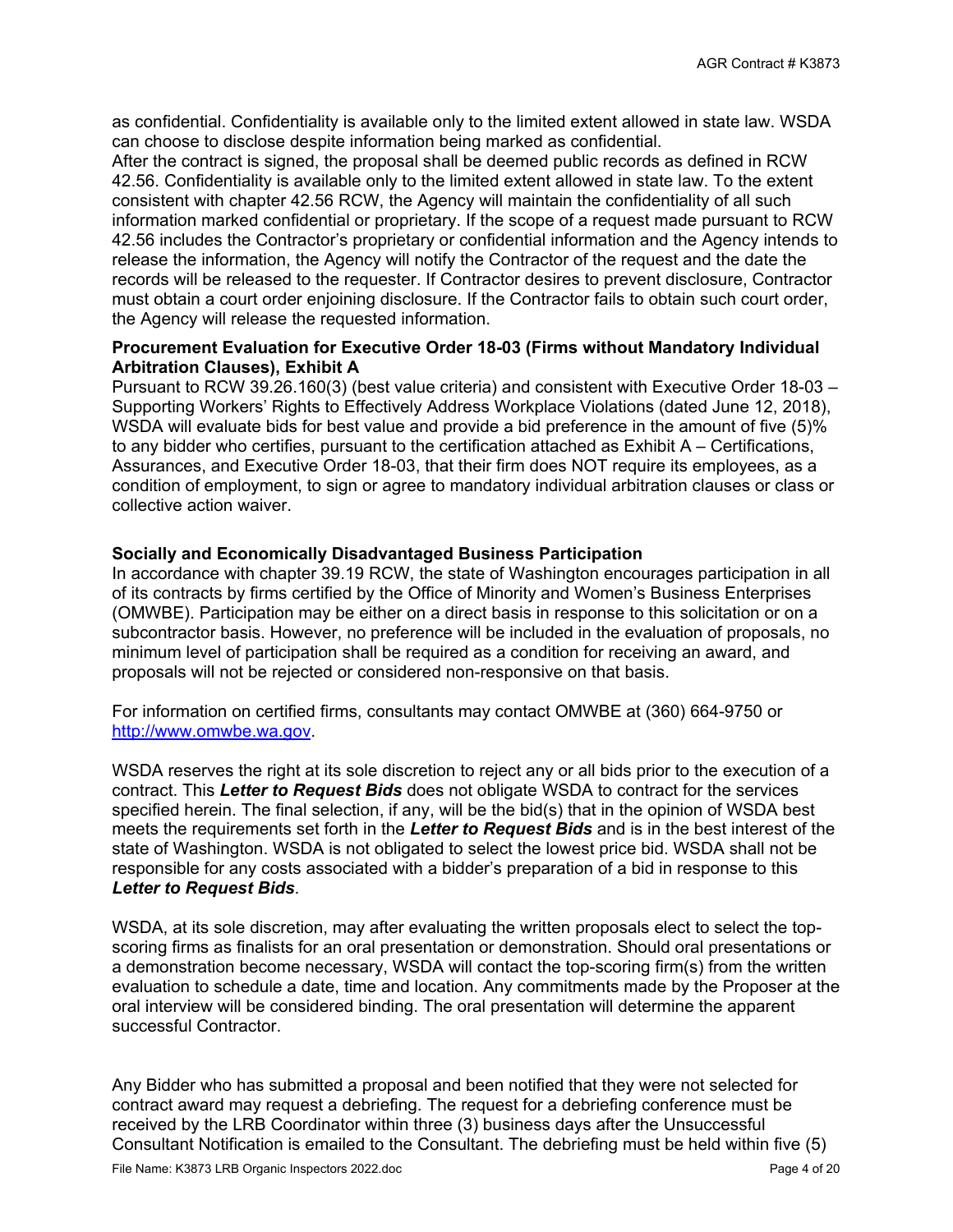business days of the request. Complaints and protests may be made only by Bidders who submitted a response to this solicitation document and who have participated in a debriefing conference. This procedure constitutes the sole administrative remedy available to Bidders under this procurement.

In submitting a bid in response to this *Letter to Request Bids*, the bidder agrees to accept the terms set forth in this *Letter to Request Bids* and the Sample Contract and General Terms & Conditions attached. Any requests for information about this project are to be directed to Scott Rice at [srice@agr.wa.gov.](mailto:srice@agr.wa.gov)

Thank you for considering this solicitation.

Sincerely,

Scott Rice External Affairs Coordinator

Attachments: Executive Order 18-03 – Workers Rights, Bidder Responsibility, Exhibit A; Sample Contract and General Terms & Conditions, Exhibit B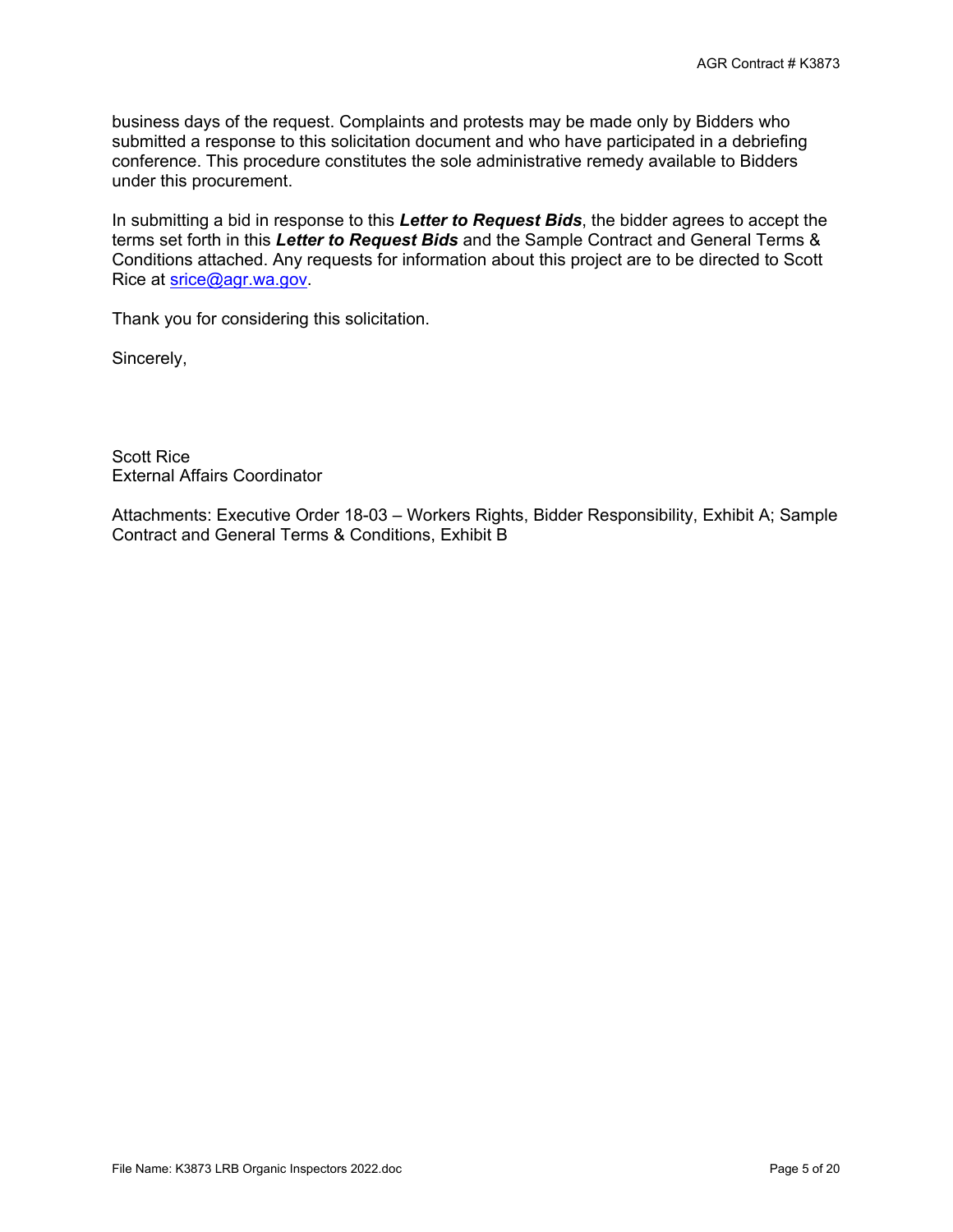### **Exhibit A**

#### **Contractor Certification Executive Order 18-03 – Workers' Rights, Bidder Responsibility**

I/we make the following certifications and assurances as a required element of the proposal to which it is attached, K3873, understanding that the truthfulness of the facts affirmed here and the continuing compliance with these requirements are conditions precedent to the award or continuation of the related contract:

- **1.** Bidder Responsibility Criteria; Bidder certifies that Bidder has not, within the three-year period immediately preceding the date of release of this competitive solicitation, been determined by a final and binding citation and notice of assessment issued by the state of Washington Department of Labor and Industries or through a civil judgment to have willfully violated state minimum wage laws (RCW 49.38.082; Chapters 49.46 RCW, 49.48 RCW, or 49.52 RCW). Bidder attests under penalty of perjury that the foregoing statement is true and correct.
- **2.** Pursuant to the Washington State Governor's Executive Order 18-03 (dated June 12, 2018), the Washington State Department of Agriculture is seeking to contract with qualified entities and business owners who certify that their employees are not, as a condition of employment, subject to mandatory individual arbitration clauses and class or collective action waivers.

I certify, on behalf of the firm identified below, as follows (check one):

 *NO MANDATORY INDIVIDUAL ARBITRATION CLAUSES AND CLASS OR COLLECTIVE ACTION WAIVERS FOR EMPLOYEES*. Bidder does NOT require its employees, as a condition of employment, to sign or agree to mandatory individual arbitration clauses or class or collective action waivers.

OR

 *MANDATORY INDIVIDUAL ARBITRATION CLAUSES AND CLASS OR COLLECTIVE ACTION WAIVERS FOR EMPLOYEES*. Bidder requires its employees, as a condition of employment, to sign or agree to mandatory individual arbitration clauses or class or collective action waivers.

**I hereby certify, under penalty of perjury under the laws of the State of Washington, that the certifications herein are true and correct and that I am authorized to make these certifications on behalf of the firm listed herein.**

*If electronic, also include***: We are submitting a scanned signature of this form with our proposal.**

|            | <b>BIDDER NAME:</b>                     |                                                                                |  |
|------------|-----------------------------------------|--------------------------------------------------------------------------------|--|
|            |                                         | Print Name of Bidder - Print full legal entity name of the firm submitting the |  |
| <b>Bid</b> |                                         |                                                                                |  |
|            |                                         |                                                                                |  |
| By:        |                                         |                                                                                |  |
|            | <b>Signature of Bidder's authorized</b> | <b>Print Name of person making certifications</b>                              |  |
| person     |                                         | for Bidder                                                                     |  |
| Title:     |                                         | Place:                                                                         |  |
|            | Title of person signing certificate     | Print city and state where signed                                              |  |
| Date:      |                                         |                                                                                |  |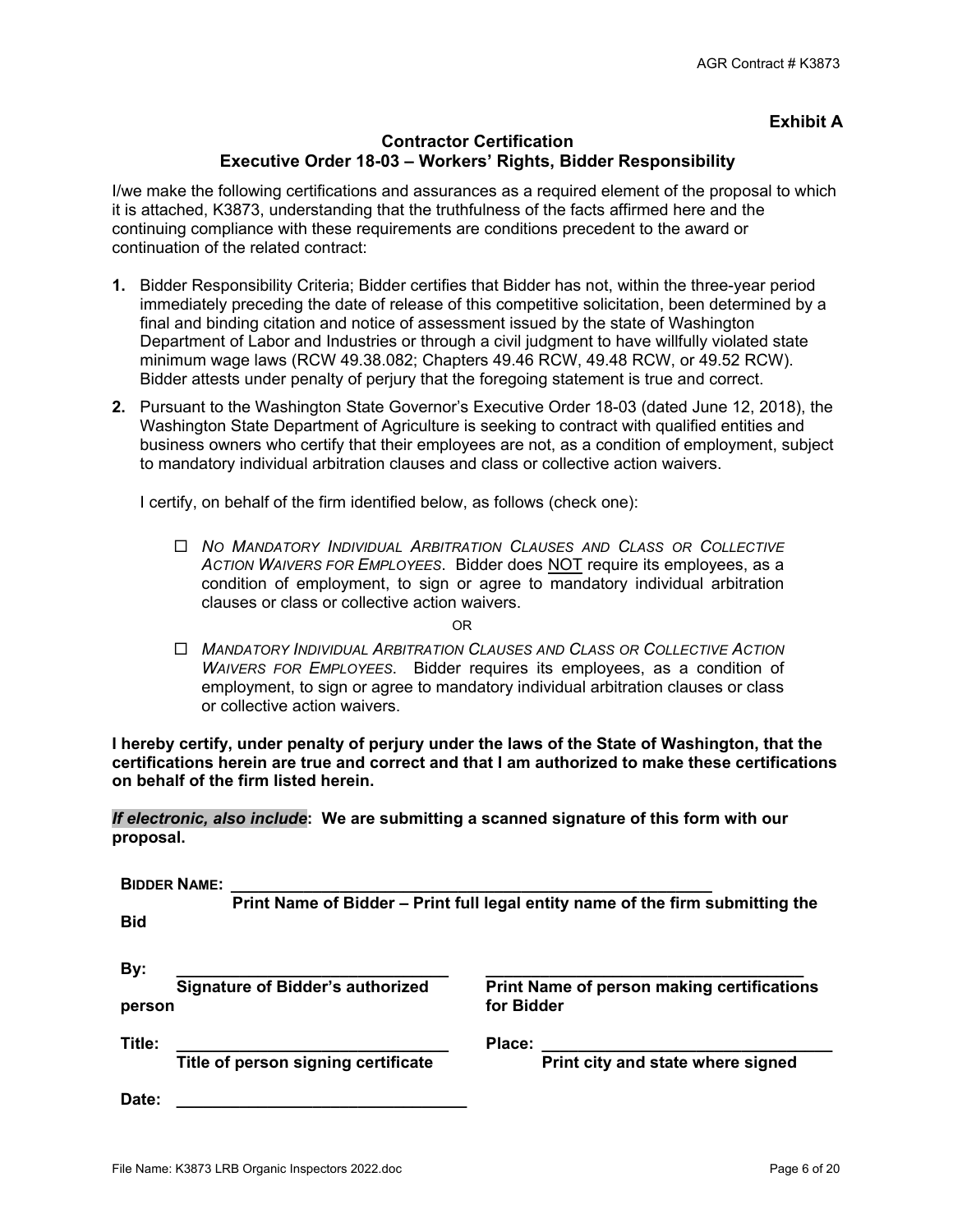#### **Exhibit B**

#### CONVENIENCE CONTRACT FOR SERVICES BETWEEN WASHINGTON STATE DEPARTMENT OF AGRICULTURE AND CONTRACTOR NAME

This Contract is made and entered into by and between the Washington State Department of Agriculture (hereinafter called "AGR"), and **CONTRACTOR** (hereinafter called "Contractor").

## CONTRACTOR NAME CONTACT INFORMATION

### *PURPOSE*

This is a Convenience Contract to have the Contractor(s) provide organic inspections on an "as needed basis" for farms and facilities that have applied for initial or renewing certification with WSDA Organic Program.

In consideration of the terms and conditions contained herein, the parties agree as follows:

## **SPECIAL TERMS & CONDITIONS**

## *STATEMENT OF WORK*

The Contractor shall furnish the necessary personnel, equipment, material and/or services and otherwise do all things necessary for or incidental to the performance of work set forth in the *Statement of Work*, Attachment B, attached hereto and incorporated herein.

#### *TERMS AND CONDITIONS*

All rights and obligations of the parties to this Contract shall be subject to and governed by the following: *Special Terms & Conditions* contained in the text of this Contract; the *General Terms and Conditions,* Attachment A, and the *Statement of Work*, Attachment B which are attached hereto and incorporated by reference herein.

#### *PERIOD OF PERFORMANCE*

This Contract shall begin on **MONTH, DATE** 2022, or upon date of execution, whichever is later, and end on October 31, 2024, unless terminated sooner or extended by AGR as provided herein.

AGR reserves the right at its discretion, to extend the contract for 3 years.

### *COMPENSATION*

AGR shall pay the following:

- Crop producer inspections must not exceed \$775 per inspection.
- Livestock producer inspections must not exceed \$880 per inspection.
- Handler inspections must not exceed \$675 per inspection.
- Processor inspections must not exceed \$880 per inspection.

AGR shall pay an amount not to exceed a total of  $XXX$  for the performance of all things necessary for or incidental to the performance of work as set forth in the *Statement of Work*, Attachment B which is attached hereto and incorporated by reference herein.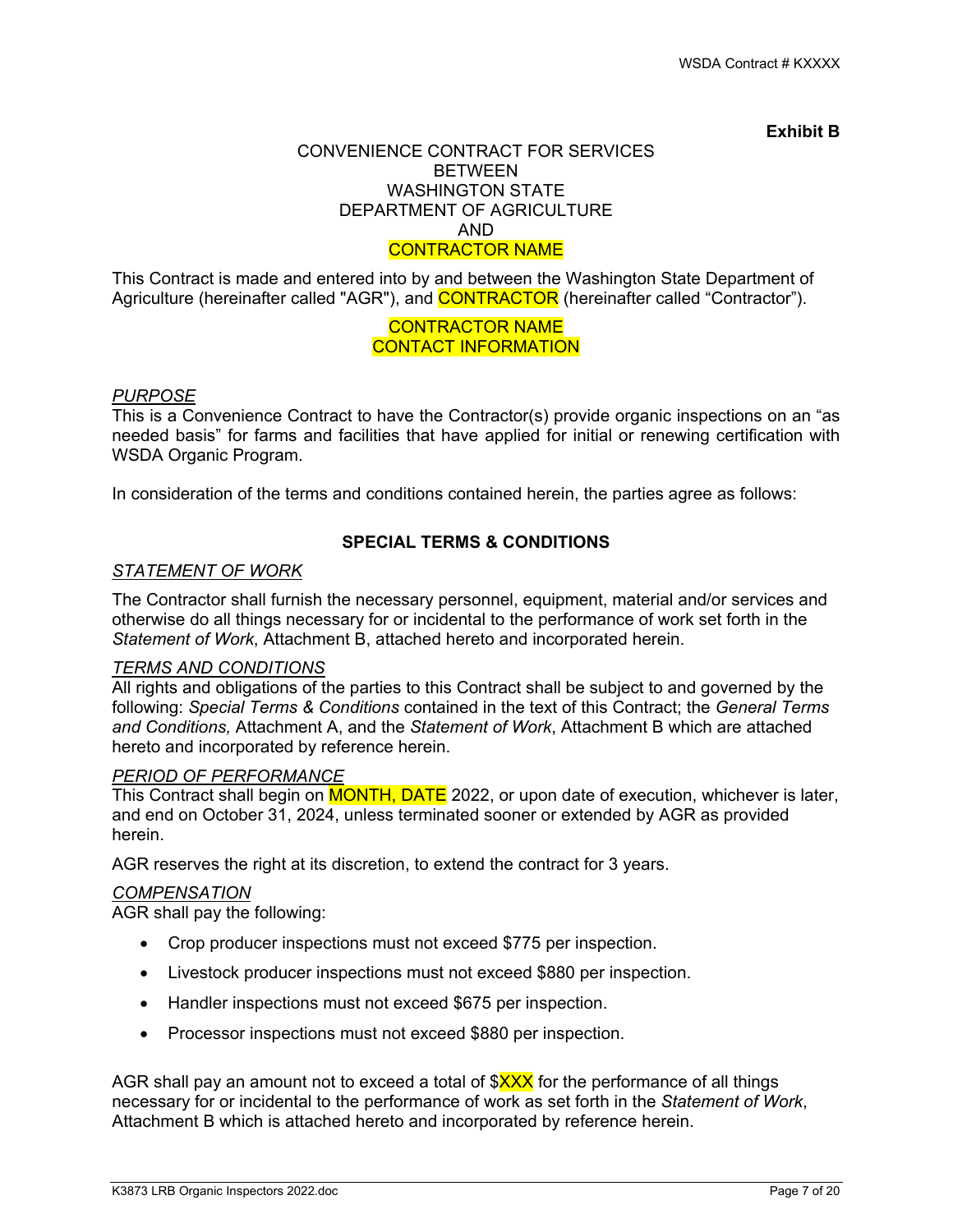## *BILLING PROCEDURES*

The Contractor shall invoice AGR monthly for all services provided in that month. No more than one invoice shall be submitted per month. AGR will pay the Contractor within 30 calendar days of receipt of properly executed invoice vouchers. Invoices shall include such information as is necessary for AGR to determine the date and exact nature of all expenditures. Each voucher will clearly reference **Contract Number KXXXX** and the Contractor's Statewide Vendor Registration number assigned by Washington State Office of Financial Management (OFM)*.* If Contractor does not have an invoice template to request payment, Contractor can request a copy of a Certified State Invoice Voucher (Form A-19) from AGR. **Invoices shall be submitted to AGR's Contract Manager**.

Payment shall be made after acceptance by AGR's Contract Manager of each deliverable as described in the Statement of Work. No payment in advance or in anticipation of services or supplies under this Contract shall be made by AGR. Claims for payment submitted by the Contractor to AGR for costs due and payable under this Contract that were incurred prior to the expiration date shall be paid to the Contractor, if received by AGR within 90 days after the expiration date.

*Statewide Vendor Registration.* The Washington State Office of Financial Management (OFM) maintains a central contractor registration file for Washington State agencies to use for processing contractor payments. This allows many contractors to receive payments by direct deposit. Contractors are required to be registered in the Statewide Vendor Payment system, [http://des.wa.gov/services/contracting-purchasing/doing-business-state/receiving-payment](http://des.wa.gov/services/contracting-purchasing/doing-business-state/receiving-payment-state)[state,](http://des.wa.gov/services/contracting-purchasing/doing-business-state/receiving-payment-state) prior to submitting a request for payment under this Contract. No payment shall be made until the registration is completed.

*Timely payment*. Payment by AGR will be considered timely if it is postmarked or deposited within 30 days of the following, whichever is later:

- Receipt of properly executed invoice vouchers;
- Acceptance of deliverables by AGR; or
- Statewide Vendor Registration.

## *INSURANCE*

*Commercial General Liability Insurance Policy:* Provide a Commercial General Liability Insurance Policy, including contractual liability, in adequate quantity to protect against legal liability arising out of contract activity but no less than \$1,000,000 per occurrence. Additionally, the Contractor is responsible for ensuring that any Subcontractors provide adequate insurance coverage for the activities arising out of subcontracts.

2. *Automobile Liability:* In the event that services delivered pursuant to this Contract involve the use of vehicles, either owned or unowned by the Contractor, automobile liability insurance shall be required. The Contractor shall notify his insurance carrier of the business use and submit to AGR a statement from the carrier acknowledging that the Contractor is insured for such use. This statement may be, for instance, a notation of coverage on the insurance certificate/s. The minimum limit for automobile liability is:

\$1,000,000 Per Occurrence, using a Combined Single Limit for bodily injury and property damage.

The insurance required above shall be issued by an insurance company(s) authorized to do business within the state of Washington, and *except for Professional Liability or Errors and Omissions Insurance* shall name the state of Washington, its agents and employees as additional insureds under the insurance policy(s). All policies shall be primary to any other valid and collectable insurance. The Contractor shall instruct the insurers to give AGR 30 days advance notice of any insurance cancellation.

Submit to AGR prior to the Contract's effective date a certificate of insurance which outlines at the least the coverage and limits defined in this section, *Insurance*, and in the attached *General*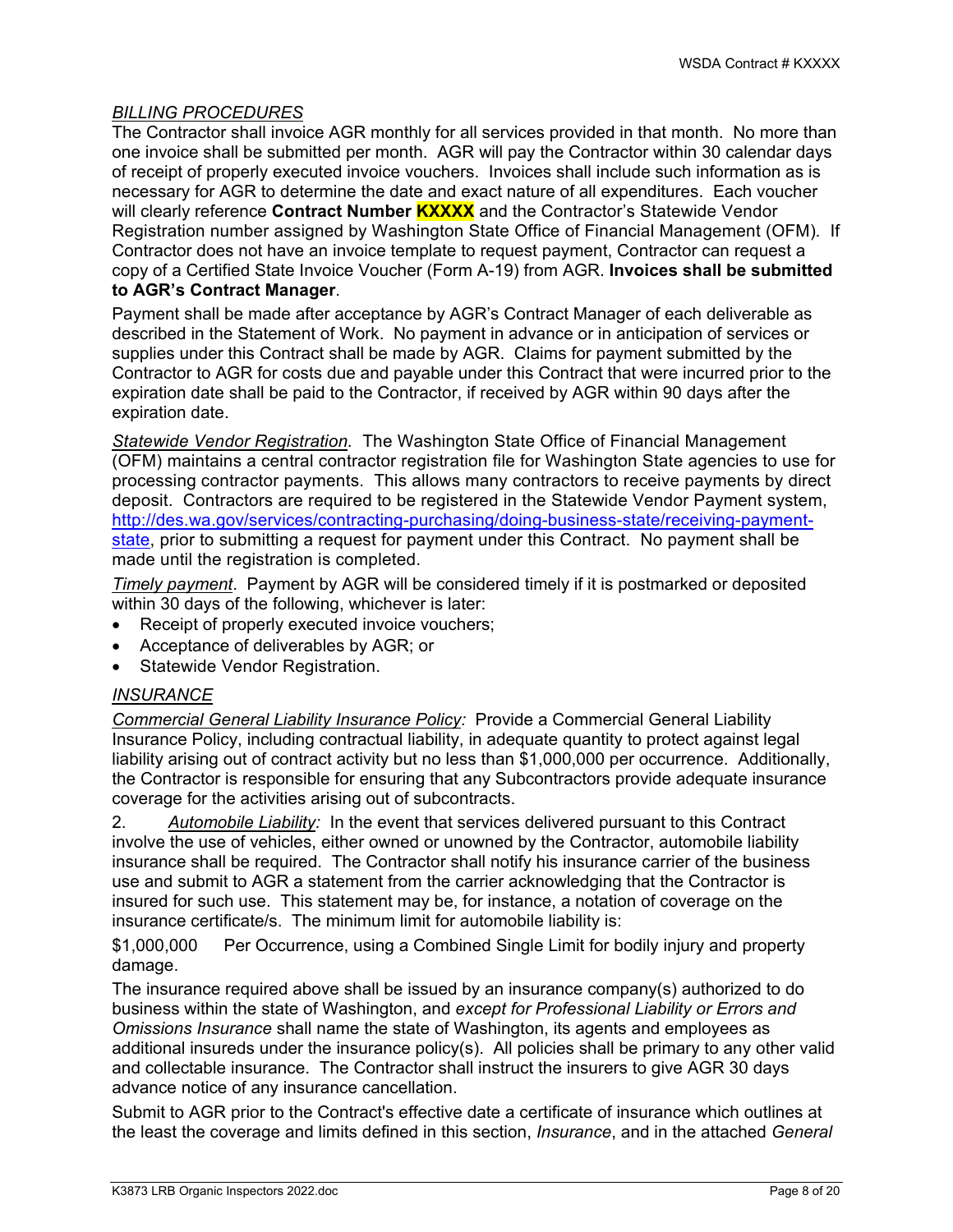*Terms and Conditions*, Attachment A. Contractor shall submit renewal certificates on a yearly basis during the term of the Contract.

## *MEMO OF UNDERSTANDING (Memo)*

Any communications that either Contract Manager determines to address more than day-to-day concerns, but do not modify the terms of this Contract, shall be documented by a written, numbered *Memo of Understanding*.

## *ASSURANCES*

AGR and the Contractor agree that all activity pursuant to this Contract will be in accordance with all the applicable federal, state and local laws, rules, regulations and AGR policy.

## *GOVERNANCE*

This Contract shall be construed and interpreted in accordance with the laws of the state of Washington and the venue of any action brought hereunder shall be in the Superior Court for Thurston County.

## *ORDER OF PRECEDENCE*

The items listed below are incorporated by reference herein. In the event of an inconsistency in this Contract, unless otherwise provided herein, the inconsistency shall be resolved by giving precedence in the following order:

- 1. Applicable Federal and Washington State Statutes and Regulations;
- 2. *Special Terms & Conditions* as contained in the basic Contract;
- 3. *General Terms & Conditions*, Attachment A*;*
- 4. *Statement of Work*, Attachment B;
- 5. *Vendor's proposal, dated XXXX XX, 2022;*
- 6. Any other provisions of the Contract incorporated by reference or otherwise.

## *SEVERABILITY*

If any provision of this Contract or any provision of any document incorporated by reference shall be held invalid, such invalidity shall not affect the other provisions of this Contract which can be given effect without the invalid provision, or part thereof if such remainder conforms to the terms and requirements of applicable law and the intent of this Contract, and to this end the provisions of this Contract are declared to be severable.

#### *CONTRACT MANAGEMENT*

The Contract Manager for each of the parties shall be responsible for and shall be the contact person for all communications and billings regarding the performance of this Contract.

| The Contract Manager for the Contractor is: | The Contract Manager for AGR is:         |
|---------------------------------------------|------------------------------------------|
| <b>CONTRACTOR NAME</b>                      | Scott Rice, External Affairs Coordinator |
| <b>ADDRESS</b>                              | Department of Agriculture                |
|                                             | PO Box 42560                             |
| Phone: XXX-XXX-XXXX                         | Olympia WA 98504-2560                    |
|                                             | (360) 359-3021<br>Phone:                 |
| E-Mail: <b>XXXXXX</b>                       |                                          |
|                                             | E-Mail:<br>$\textsf{price}$ @agr.wa.gov  |

## *ALL WRITINGS CONTAINED HEREIN*

This Contract consists of X pages including the following attachments:<br>Attachment A = General Terms and Conditions

Attachment  $A =$  General Terms and Conditions<br>Attachment  $B =$  Statement of Work

Statement of Work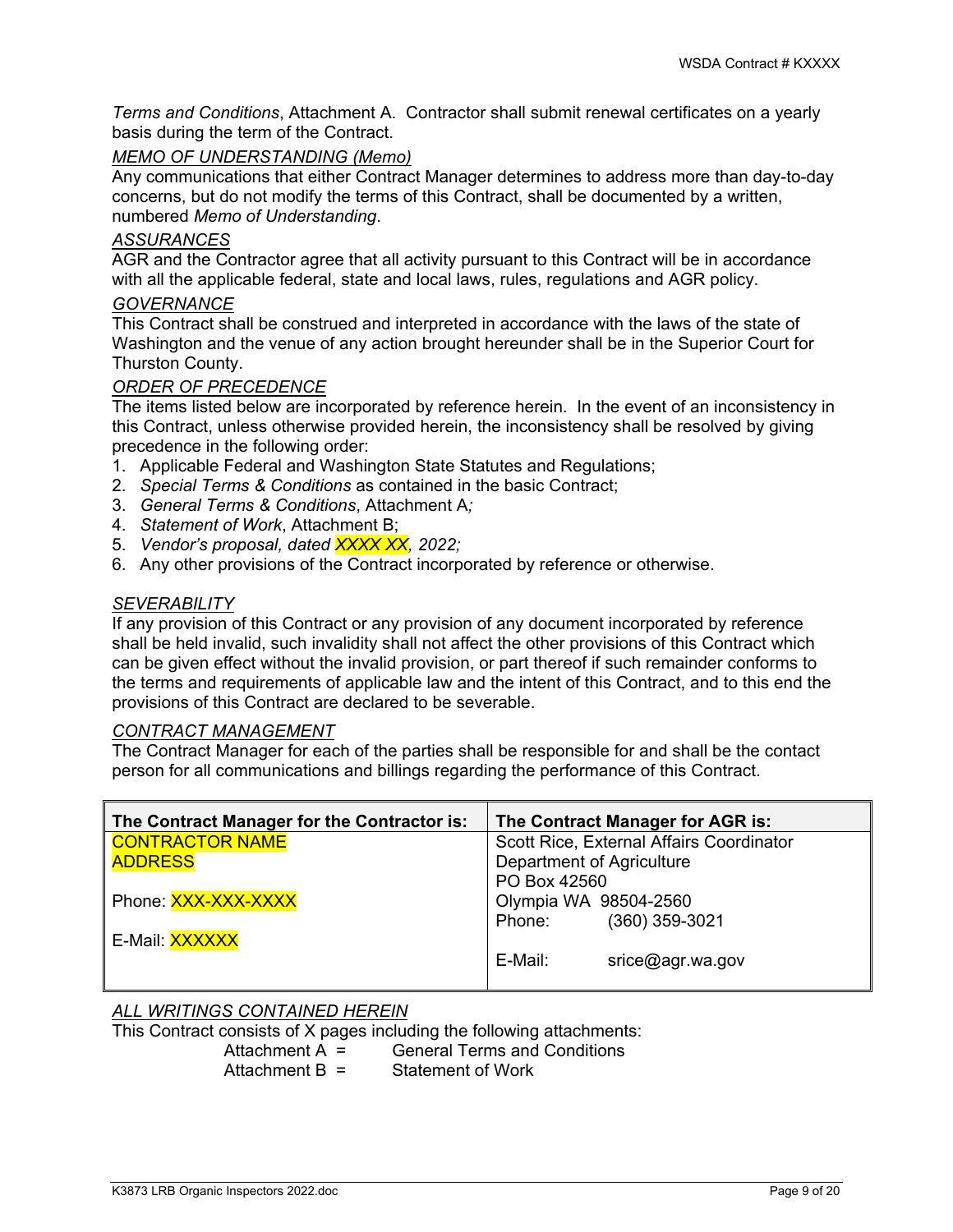This Contract sets forth in full all the terms and conditions agreed upon by the parties. Any other agreement, representation, or understandings, verbal or otherwise, regarding the subject matter of this Contract shall be deemed to be null and void and of no force and effect whatsoever.

*IN WITNESS WHEREOF*, the parties have executed this Agreement.

 $\overline{a}$ 

 $\overline{a}$ 

 $\overline{a}$ 

 $\overline{\phantom{a}}$ 

 $\overline{a}$ 

**CONTRACTOR** CONTRACTOR CONTRACTOR

*(Signature) (Date) (Signature) (Date)*

*(Print Name) (Print Name)* 

*(Title) (Title)*

*(Tax Identification/Social Security Number)* 

*(WA State UBI)*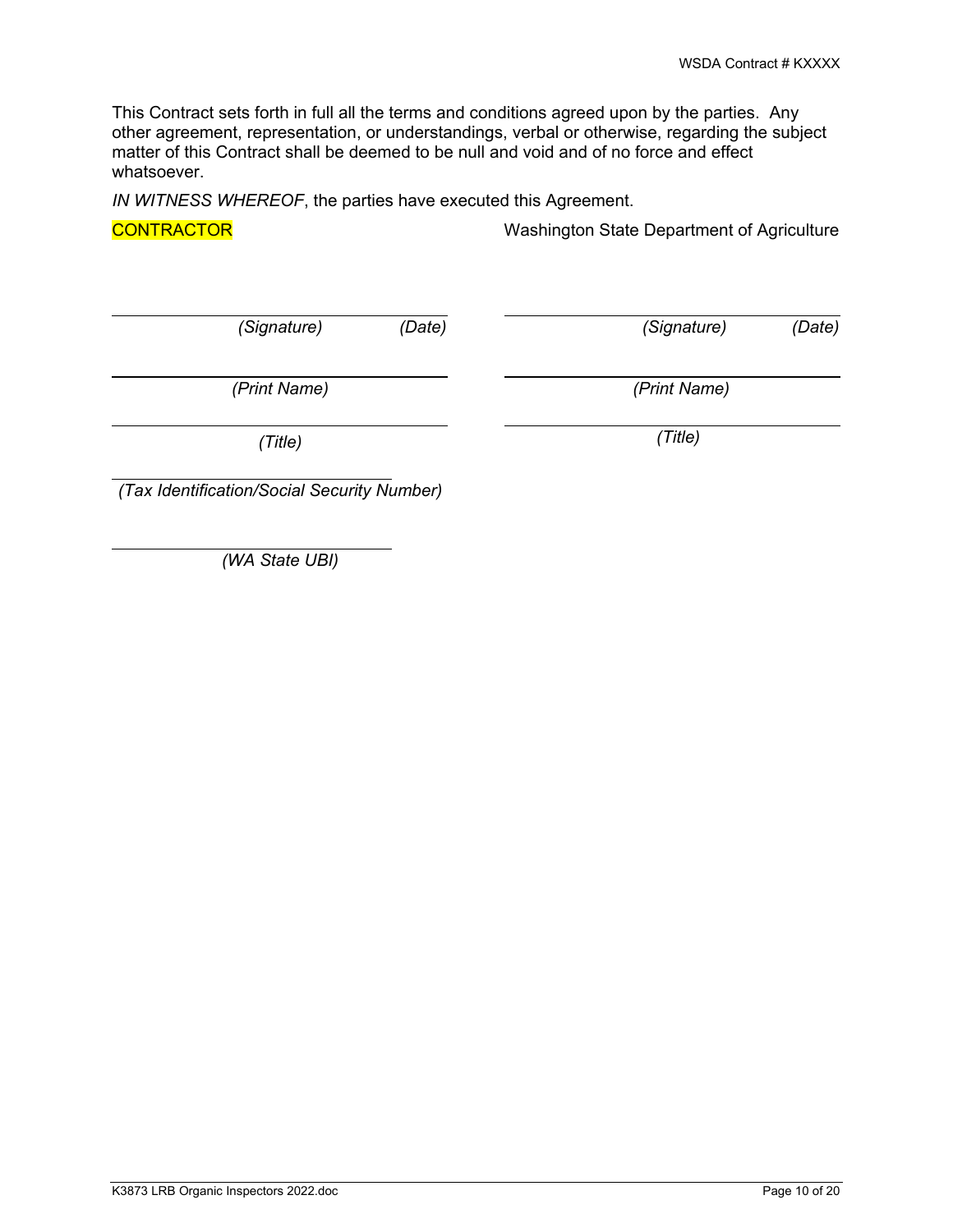### **Attachment A**

## **GENERAL TERMS AND CONDITIONS**

#### *DEFINITIONS*

As used throughout this Contract, the following terms have the following meanings:

*Agency* means the Washington State Department of Agriculture, any division, section, office, unit or other entity of the Agency, or any of the officers or other officials lawfully representing that Agency.

*Confidential Information* means information identified as confidential or exempt from public disclosure. The term also includes Personal Information regardless of whether such information has been identified as confidential or exempt from disclosure.

*Contract Manager* means the representative identified in the Special Terms & Conditions of the Contract who is delegated the authority and responsibility to administer the Contract.

*Contractor* means that firm, provider, organization, individual or other entity performing service(s) under this contract, and includes all employees of the Contractor.

*Director* means the Agency's Director or any delegate authorized to act on the Director's behalf.

*Personal Information* means information identifiable to any person, including, but not limited to, information that relates to a person's name, health, finances, education, business, use or receipt of governmental services or other activities, addresses, telephone numbers, social security numbers, driver license numbers, other identifying numbers or Protected Health Information as defined by the federal Health Insurance Portability and Accountability Act Pub. L. No. 104-191, § 264, 110 Stat. 1936, any financial identifiers, and other information that may be exempt from public disclosure or other unauthorized persons under state and federal statutes.

*Subcontractor* means one not in the employment of the Contractor, who is performing all or part of those services under this Contract under a separate contract with the Contractor. The terms "Subcontractor" and "Subcontractors" mean Subcontractor(s) in any tier.

## *ACCESS TO DATA*

In compliance with chapter 39.26 RCW, the Contractor must provide access to data generated under this Contract to the Agency, the Joint Legislative Audit and Review Committee, and the State Auditor at no additional cost. This includes access to all information that supports the findings, conclusions, and recommendations of the Contractor's reports, including computer models and methodology for those models.

#### *ADVANCE PAYMENTS PROHIBITED*

Contractor must not request payments in advance of or in anticipation of goods or services to be provided under this Contract.

#### *AMENDMENTS*

The parties may amend this Contract by mutual agreement. Such amendments are not binding unless in writing and signed by personnel authorized to bind each of the parties.

### *AMERICANS WITH DISABILITIES ACT (ADA) OF 1990, PUBLIC LAW 101-336 ("ADA") 28 CFR Part 35)*

The Contractor must comply with the ADA, which provides comprehensive civil rights protection to individuals with disabilities in the areas of employment, public accommodations, state and local government services, and telecommunications.

#### *ASSIGNMENT*

The Contractor must not transfer or assign this contract, or any claim arising under this contract, without prior written consent of the Agency.

#### *ATTORNEYS' FEES*

In the event of litigation or other action brought to enforce contract terms, each party bears its own attorney fees and costs.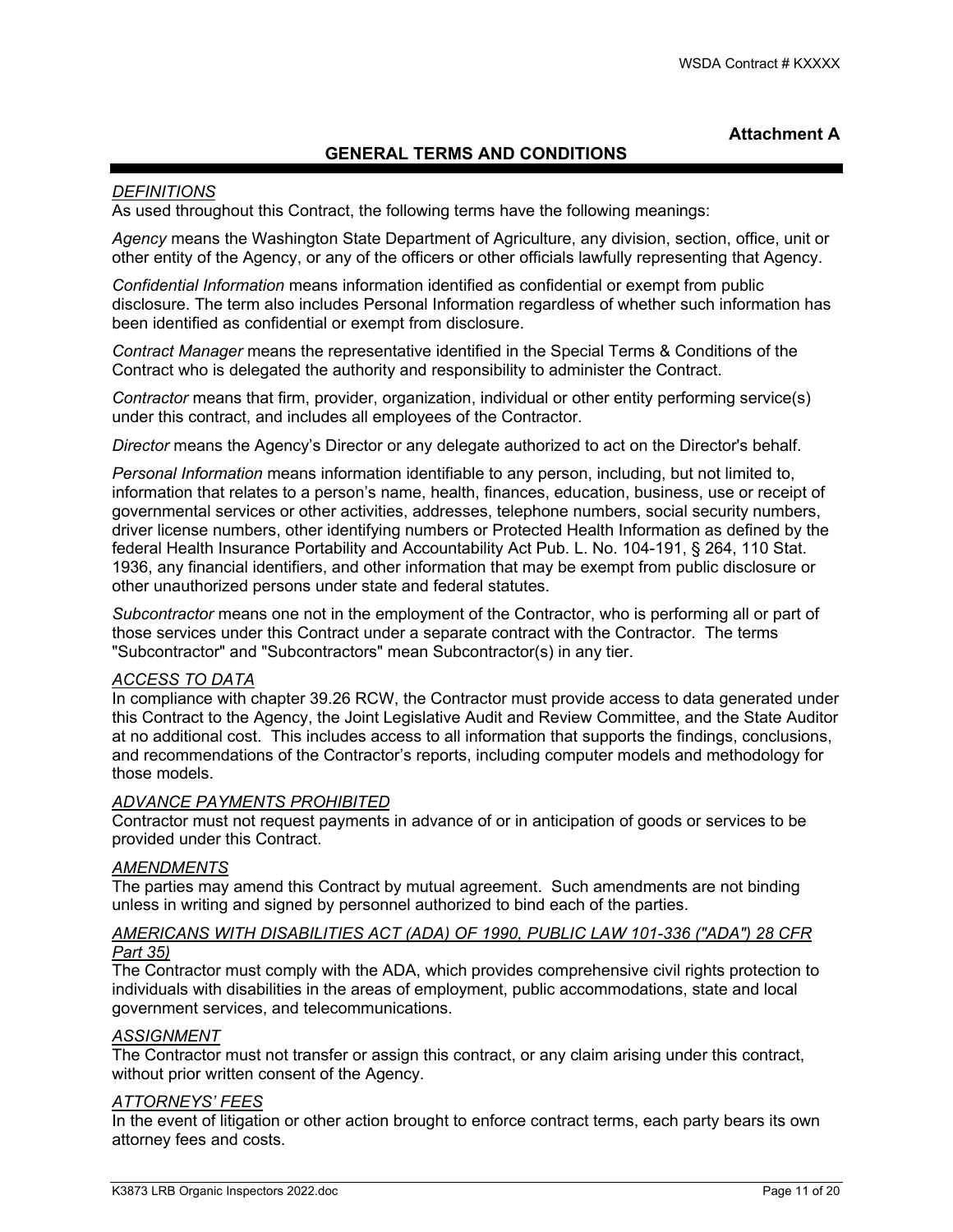## *CALCULATION OF TIME*

Unless otherwise specified, a time period prescribed in this Contract is in calendar days, begins to run the day after the date of the triggering act or event, and ends at 5:00 p.m. on the last day of the period. When the last day is a Saturday, Sunday, or legal holiday, the period of time ends at 5:00 p.m. on the next day that is not a Saturday, Sunday, or legal holiday.

### *CONFLICT OF INTEREST*

Notwithstanding any determination by the Executive Ethics Board or other tribunal, the Agency may terminate this Contract for cause and without notice of need to take corrective action if the Agency finds that the Contractor is involved in a violation of the Ethics in Public Service Act, Chapter 42.52 RCW, or any similar statute in connection with the procurement of or performance under this Contract. The Agency must provide the Contractor notice and an opportunity to respond to allegations prior to termination.

## *CONFIDENTIALITY/SAFEGUARDING INFORMATION*

The Contractor must not use or disclose any information concerning the Agency for any purpose not directly connected with the administration of this Contract, except with prior written consent of the Agency or as may be required by law.

The Contractor must not release, divulge, publish, transfer, sell or otherwise make known to unauthorized persons, including anyone not directly employed by Contractor, Confidential Information without the express written consent of the Agency or as otherwise required by law. The Contractor must protect Confidential Information, collected, used, or acquired in connection with this Contract against unauthorized use, disclosure, modification or loss. The Contractor must ensure its directors, officers, employees, subcontractors or agents use Confidential Information solely for the purposes of accomplishing the services set forth by this Contract.

Immediately upon expiration or termination of this Contract, Contractor will destroy all Confidential Information not required to be retained by professional standards.

Any breach of this provision may result in termination of the Contract and the demand for return of all Confidential Information. The Contractor indemnifies and holds harmless the Agency for any damages related to the Contractor's unauthorized use of Confidential Information.

#### *COPYRIGHT PROVISIONS*

Unless otherwise provided, all materials produced under this Contract are "works for hire," as defined by the U.S. Copyright Act, and owned by the Agency. The Agency is considered the author of such materials. To the extent the materials are not "works for hire" under the U.S. Copyright laws, the Contractor hereby irrevocably assigns all right, title, and interest in all materials, including all intellectual property rights, to the Agency effective from the moment of creation of such materials.

Materials in this provision means all items in any format and includes, but is not limited to, data, reports, documents, pamphlets, advertisements, books, magazines, surveys, studies, computer programs, films, tapes, and/or sound reproductions. Data includes, but is not limited to, all information that supports the findings, conclusions, and recommendations of the Contractor's reports, data extracts, reports or information provided by the Agency. Ownership includes, but is not limited to, the right to use, copyright, patent, register and the ability to transfer these rights.

For materials delivered under the Contract that incorporate pre-existing materials not produced under the Contract, the Contractor hereby grants to the Agency a nonexclusive, royalty-free, irrevocable license (with rights to sublicense others) in such materials to publish, translate, reproduce, deliver, distribute, prepare derivative works, publicly perform, and publicly display. The Contractor warrants and represents that the Contractor has all rights and permissions, including intellectual property rights, moral rights and rights of publicity, necessary to grant such a license to the Agency.

The Contractor must exert all reasonable effort to advise the Agency, at the time of delivery of materials furnished under this Contract, of all known or potential invasions of privacy contained therein and of any portion of such document that was not produced in the performance of this Contract.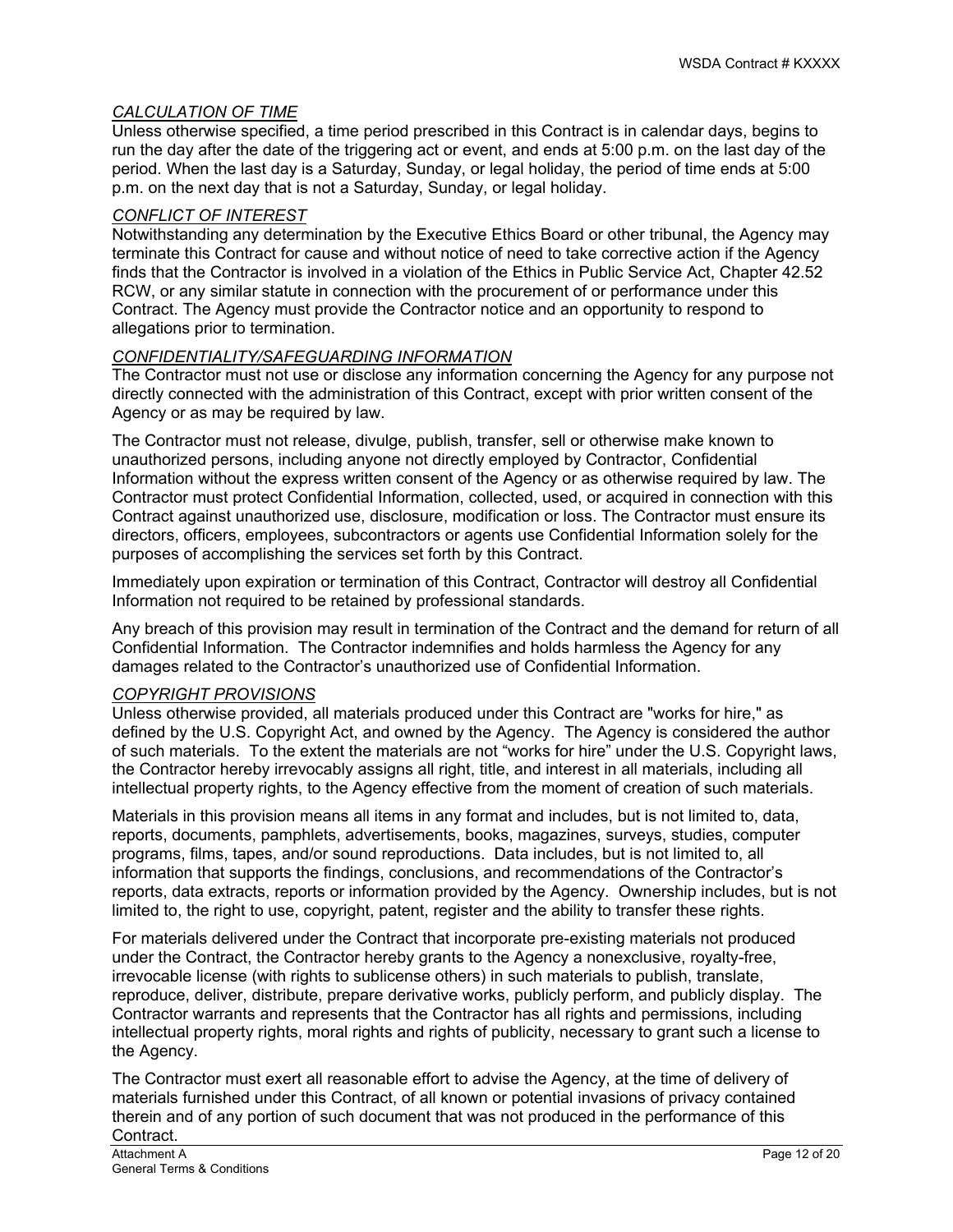The Contractor must provide the Agency with prompt written notice of each notice or claim of infringement received by the Contractor with respect to any data delivered under this Contract. The Agency has the right to modify or remove any restrictive markings placed upon the data by the Contractor.

### *COVENANT AGAINST CONTINGENT FEES*

The Contractor warrants that no person or selling agent has been employed or retained to solicit or secure this Contract upon an agreement or understanding for a commission, percentage, brokerage or contingent fee, excepting bona fide employees or bona fide established commercial or selling agents maintained by the Contractor for the purpose of securing business. In the event of Contractor's breach of this clause, the Agency has the right to annul this Contract without liability. In lieu of annulling the Contract, the Agency may deduct the full amount of such commission, percentage, brokerage or contingent fee from the Contract price or consideration.

### *CUMULATIVE RIGHTS AND REMEDIES*

The rights and remedies of the Agency provided for in this Contract are cumulative and not exclusive. The exercise of any right or remedy does not preclude the exercise of any other rights or remedies is available at law, regardless of whether the right or remedy is available at the time of Contract execution.

#### *DEBARMENT, SUSPENSION AND INELIGIBILITY*

The Contractor certifies that neither it nor its principals are presently debarred, declared ineligible, or voluntarily excluded from participation in transactions by the State of Washington and, if federal funds are a source of funding for this Contract, any federal department or agency.

#### *DISPUTES*

Except as otherwise provided in this Contract, when a dispute arises between the parties' Contract Managers that cannot be resolved by direct negotiation, either party may request a dispute hearing with the Director.

The request for a dispute hearing must:

- 1. Be in writing;
- 2. State the disputed issue(s);
- 3. State the relative positions of the parties;
- 4. State the Contractor's name, address, and Contract Number; and
- 5. Be mailed to the Director and the other party's (respondent's) representative within 3 days after the parties agree that they cannot resolve the dispute.

The respondent must send a written answer to the requester's statement to the Director and the requester within 5 days. The Director must review the written statements and reply in writing to both parties within 10 days. The Director may extend this period by notifying the parties.

This dispute process precedes any action in a judicial or quasi-judicial tribunal. Nothing in this Contract limits the parties' choice of a mutually acceptable alternate dispute resolution method in addition to the dispute resolution procedure outlined above.

#### *DUPLICATE PAYMENT*

Contractor must not charge the Agency for services and expenses that Contractor has charged or will charge to the State of Washington or any other party under any other contract or agreement. The Agency is not liable for payment of such charges.

#### *EXECUTIVE ORDER 18-03 – WORKERS' RIGHTS*

As previously certified in Contractor's bid, quotation and/or proposal submission, Contractor represents and warrants that Contractor does NOT require its employees, as a condition of employment, to sign or agree to mandatory individual arbitration clauses or class or collective action waivers. Contractor further represents and warrants that during the term of this Contract, Contractor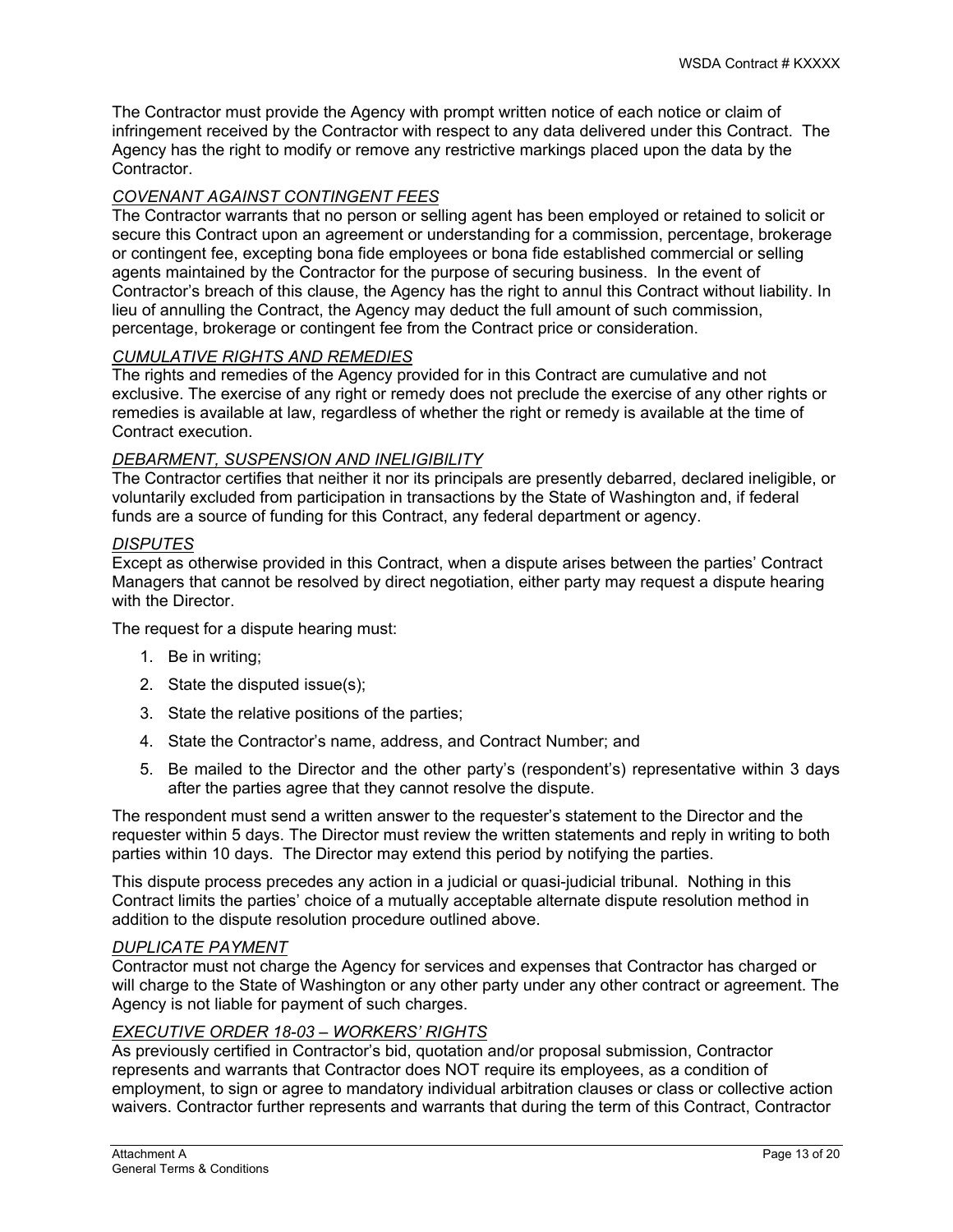will not require its employees to sign or agree to mandatory individual arbitration clauses or class or collective action waivers as a condition of employment.

#### *GOVERNING LAW AND VENUE*

This Contract must be construed and interpreted in accordance with the laws of the State of Washington, and the venue of any action brought in connection with this Contract is proper only in the Superior Court for Thurston County.

#### *INDEMNIFICATION*

To the fullest extent permitted by law, the Contractor must indemnify, defend, and hold harmless the State and its agencies, officials, agents, or employees, from and against all claims for injuries or deaths arising out of or resulting from the performance of this Contract. "Claim," as used in this Contract, means any financial loss, claim, suite, action, damage, or expense, including but not limited to attorney's fees, attributable for bodily injury, sickness, disease, or death, or injury to or destruction of tangible property including loss of use resulting thereby.

The Contractor's obligations to indemnify, defend, and hold harmless includes any claim by the Contractor's agents, employees, representatives, or any subcontractor or its employees.

The Contractor expressly agrees to indemnify, defend, and hold harmless the State for any claim arising out of or incident to the Contractor's or any subcontractor's performance or failure to perform the Contract. The Contractor's obligation to indemnify, defend, and hold harmless the State is not eliminated or reduced by any actual or alleged concurrent negligence of State and its agencies, officials, agents, or employees.

The Contractor waives its immunity under Title 51 RCW to the extent it is required to indemnify, defend and hold harmless State and its agencies, officials, agents, or employees.

## *INDEPENDENT CAPACITY OF THE CONTRACTOR*

The parties intend this Contract to create an independent contractor relationship. The Contractor and its employees or agents performing under this Contract are not employees or agents of the Agency. The Contractor will not hold itself out as, nor claim to be, an officer or employee of the Agency or of the State of Washington by reason of this Contract, nor will the Contractor make any claim of right, privilege or benefit which would accrue to such employee under law. Contractor is solely responsible for conduct and control of the work.

#### *INDUSTRIAL INSURANCE COVERAGE*

The Contractor must comply with the provisions of Title 51 RCW, Industrial Insurance. If the Contractor fails to provide industrial insurance coverage or fails to pay premiums or penalties on behalf of its employees, as may be required by law, the Agency may collect from the Contractor the full amount payable to the Industrial Insurance accident fund. The Agency may deduct the amount owed by the Contractor to the accident fund from the amount payable to the Contractor by the Agency under this Contract, and transmit the deducted amount to the Department of Labor and Industries, (L&I) Division of Insurance Services. This provision does not waive any of L&I's rights to collect from the Contractor.

#### *LICENSING, ACCREDITATION, AND REGISTRATION*

The Contractor must comply with all applicable local, state, and federal licensing and accrediting requirements / standards, necessary in the performance of this Contract.

#### *LIMITATION OF SIGNATURE AUTHORITY*

Except in the case of an extension of time, only the Agency's delegate by writing (delegation to be made prior to action) has the expressed, implied, or apparent authority to alter, amend, modify, or waive any clause or condition of this Contract. No alteration, amendment, modification, or waiver of any clause or condition of this Contract is effective or binding unless made in writing and signed by the Agency.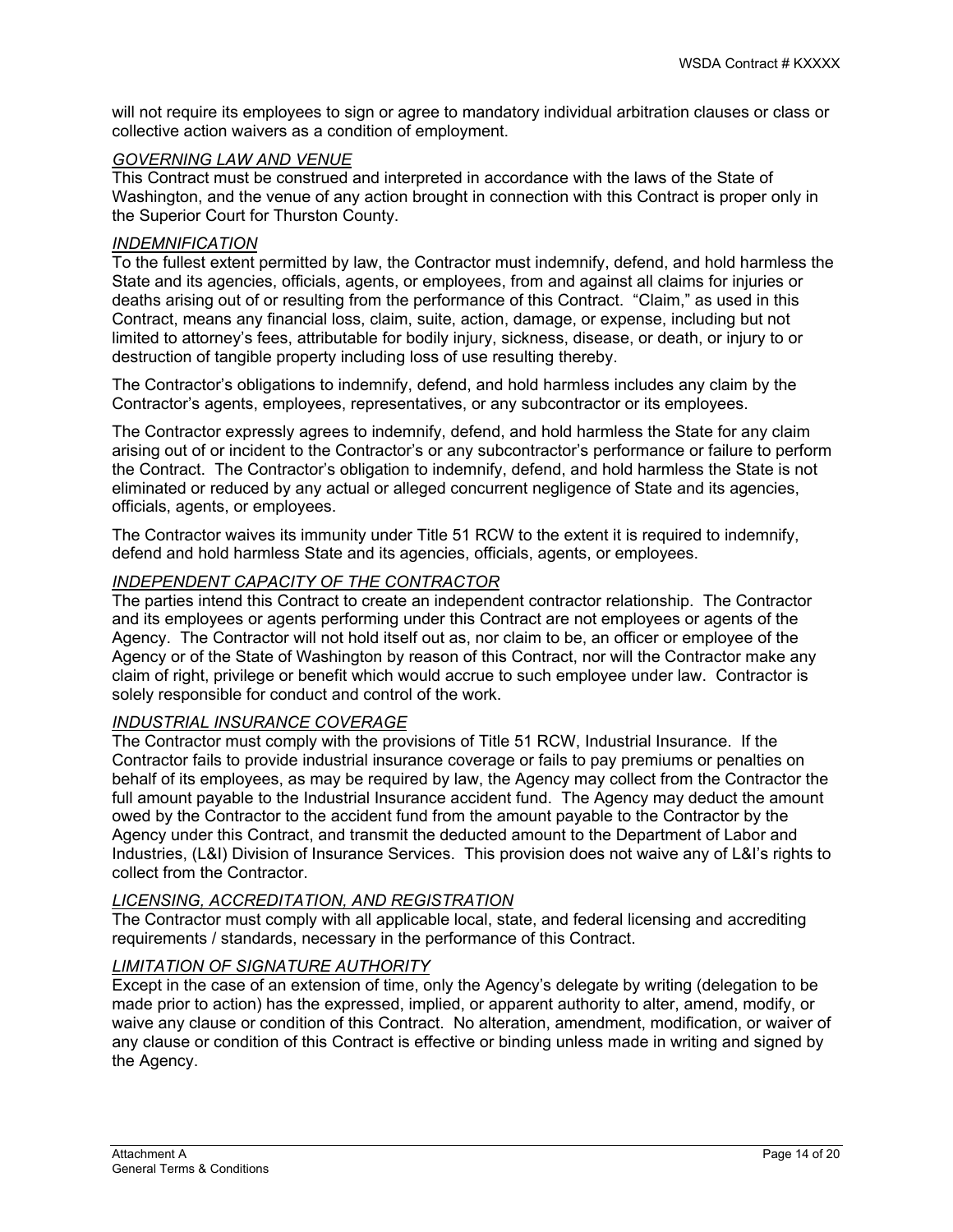#### *NONDISCRIMINATION & CIVIL RIGHTS*

During the performance of this Contract, the Contractor must comply with all federal and state nondiscrimination laws, regulations and policies. In the event of the Contractor's noncompliance or refusal to comply with any nondiscrimination law, regulation, or policy this Contract may be rescinded, canceled, or terminated in whole or in part, and the Contractor may be declared ineligible for further contracts with the Agency. The Agency must give Contractor reasonable time in which to cure this noncompliance. Any dispute may be resolved in accordance with the Disputes clause set forth by this Contract.

#### *OVERPAYMENTS AND ASSERTION OF LIEN*

Contractor must refund to Agency any amount of overpayment or erroneous payment. The Agency may secure repayment, plus interest, by the filing of a lien against the Contractor's real property or by requiring Contractor to post a bond, assignment of deposit, or some other form of security acceptable to the Agency.

#### *PROPRIETARY INFORMATION*

The Agency is subject to chapter 42.56 RCW, the Public Records Act. This Contract and any documents Contractor submits to the Agency under this Contract is a public record as defined in RCW 42.56. If the Contractor submits any information to the Agency that the Contractor claims to be confidential or proprietary, Contractor must be clearly identify the information as such. To the extent consistent with chapter 42.56 RCW, the Agency will maintain the confidentiality of all such information marked confidential or proprietary. If the scope of a request made pursuant to RCW 42.56 includes the Contractor's proprietary or confidential information and the Agency intends to release the information, the Agency will notify the Contractor of the request and the date the records will be released to the requester. If Contractor desires to prevent disclosure, Contractor must obtain a court order enjoining disclosure. If the Contractor fails to obtain such court order, the Agency will release the requested information.

#### *PUBLICITY*

The Contractor must submit to the Agency all advertising and publicity matters relating to this Contract in which the Agency's identity is named, inferred, or implied. The Contractor must not publish or use such advertising and publicity matters without the prior written consent of the Agency.

#### *RECAPTURE*

If the Contractor fails to perform this Contract in accordance with state laws, federal laws, and/or the provisions of this Contract, the Agency reserves the right to recapture funds in an amount to compensate the Agency for the noncompliance.

#### *RECORDS, DOCUMENTS, AND REPORTS*

The Contractor must maintain books, records, documents and other evidence relating to this Contract and performance of the services described by this Contract, including but not limited to accounting procedures and practices that sufficiently and properly reflect all direct and indirect costs of any nature expended in the performance of this Contract. At no additional cost, these records, including materials generated under the Contract, are subject at all reasonable times to inspection, review, or audit by personnel duly authorized by the Agency, the State Auditor, and federal officials so authorized by law, rule, regulation, or contract. The Contractor is responsible for any audit exceptions or disallowed costs incurred by the Contractor or any of its Subcontractors.

The Contractor must retain all books, records, documents, and other materials relevant to this Contract for six years following the date of final payment. If additional litigation, claim or audit is started before the expiration of the six (6) year period, the Contractor must retain all records until all litigation, claims, or audit findings involving the records are resolved.

# *REGISTRATION WITH DEPARTMENT OF REVENUE*

The Contractor must comply with the Washington State law requiring registration with the Department of Revenue.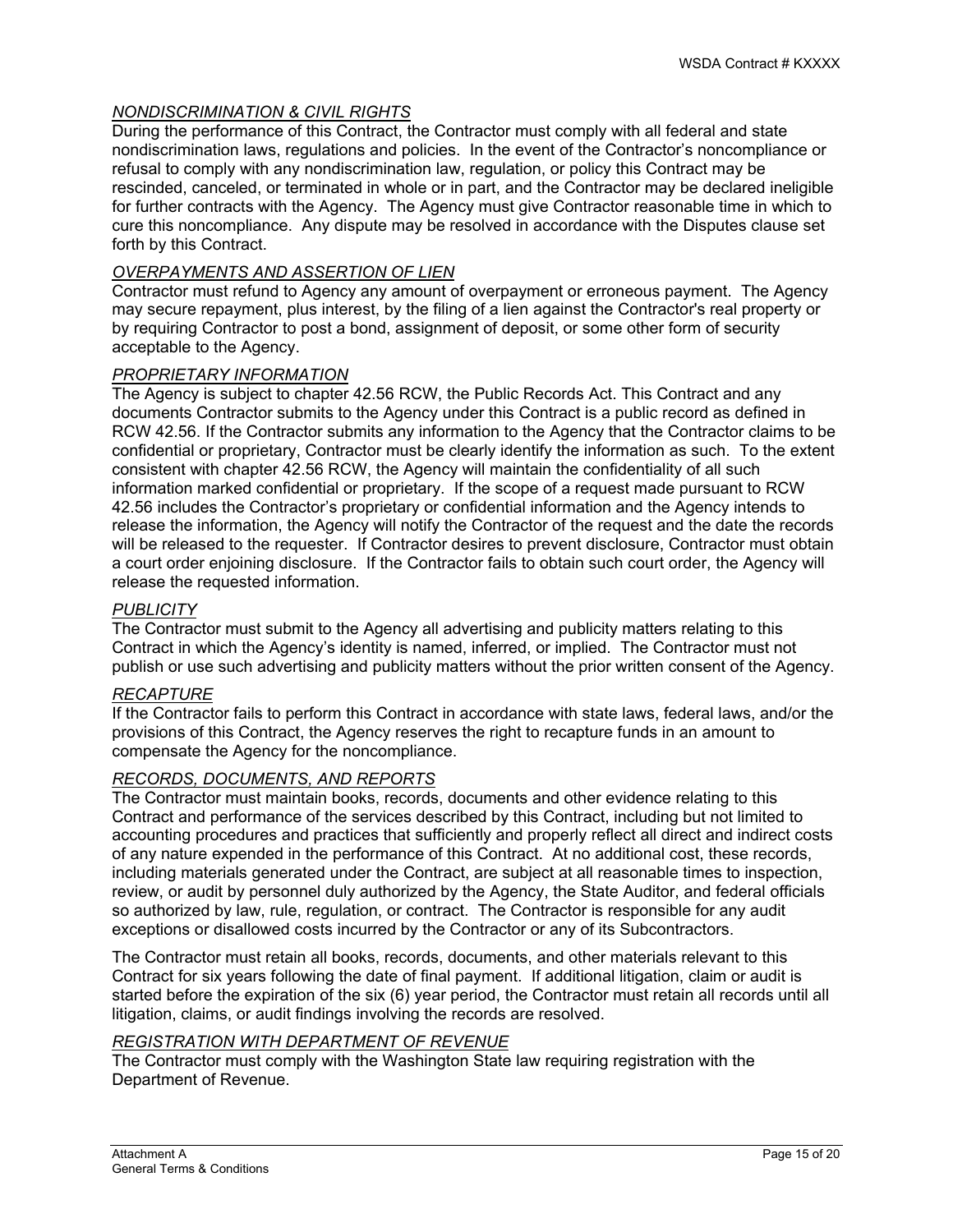#### *SEVERABILITY*

The provisions of this Contract are severable. If any provision is held to be illegal or invalid for any reason whatsoever, such illegality or invalidity does not affect the validity of the remainder of the Contract.

#### *SITE SECURITY*

While on the Agency premises, Contractor, its agents, employees, or subcontractors must conform in all respects with physical, fire or other security policies or regulations.

## *SUBCONTRACTS*

The Contractor must not enter into subcontracts for any of the work contemplated under this Contract without prior written approval of the Agency. Contractor must prohibit Subcontractors from further subcontracting without prior written approval of the Agency. The existence of the subcontract does not operate to release or reduce the liability of the Contractor to the Agency for any breach in the performance of the contractor's duties. This clause does not include contracts of employment between the Contractor and personnel assigned to work under this Contract.

The Contractor must ensure that all terms, conditions, assurances and certifications set forth in this Contract are carried forward to any subcontracts.

# *SURVIVAL*

The terms, conditions, and warranties in this Contract that by their sense and context are intended to survive beyond performance, survive the expiration, cancellation, or termination of this Contract.

### *TAXES*

The Contractor is solely responsible for payment of all taxes due on payments under this Contract. The Contractor is solely responsible for all payments accrued on account of payroll taxes, unemployment contributions, any other taxes, insurance or other expenses for the Contractor.

#### *TERMINATION OR SUSPENSION FOR CONVENIENCE*

The Agency may terminate or suspend this Contract for convenience, in whole or part, upon 10 days written notice. If this Contract is so terminated, the Agency is liable only for payments required under the terms of this Contract for services rendered or goods provided prior to the effective date of termination.

#### *TERMINATION OR SUSPENSION FOR CAUSE*

If the Agency determines the Contractor has failed to comply with the conditions of this Contract in a timely manner, the Agency must notify the Contractor in writing of the need to take corrective action, unless such notice of corrective action is otherwise excused by this Contract. The Agency may suspend all or part of the Contract or prohibit the Contractor from incurring additional obligations of funds during investigation of the alleged breach or the time Contractor takes for corrective action. If the Contractor does not take required corrective action within 30 days, the Agency may immediately, or upon a date determined by the Agency, terminate the Contract. If so terminated, the termination is deemed a "Termination for Convenience" if the Agency determines that failure to perform was outside the control of the Contractor and the Contractor is not otherwise in default, at fault, or negligent.

In the event of termination or suspension for cause, the Contractor is liable for damages as authorized by law including, but not limited to, any cost difference between the original contract and the replacement or cover contract and all administrative costs directly related to the replacement contract, e.g., cost of the competitive bidding, mailing, advertising and staff time.

## *TERMINATION OR SUSPENSION FOR LOSS OF FUNDING OR GOVERNMENT SHUTDOWN*

If funding from any source is withdrawn, reduced, or limited in any way after the effective date of this Contract and prior to normal completion, the Agency may immediately terminate or suspend the Contract without advance notice. In lieu of termination or suspension, the parties may amend the Agreement to reflect the new funding limitations and conditions. If temporary federal or state government shutdowns occur for any reason, the Agency may suspend this Contract or delay payments due under it without advance notice.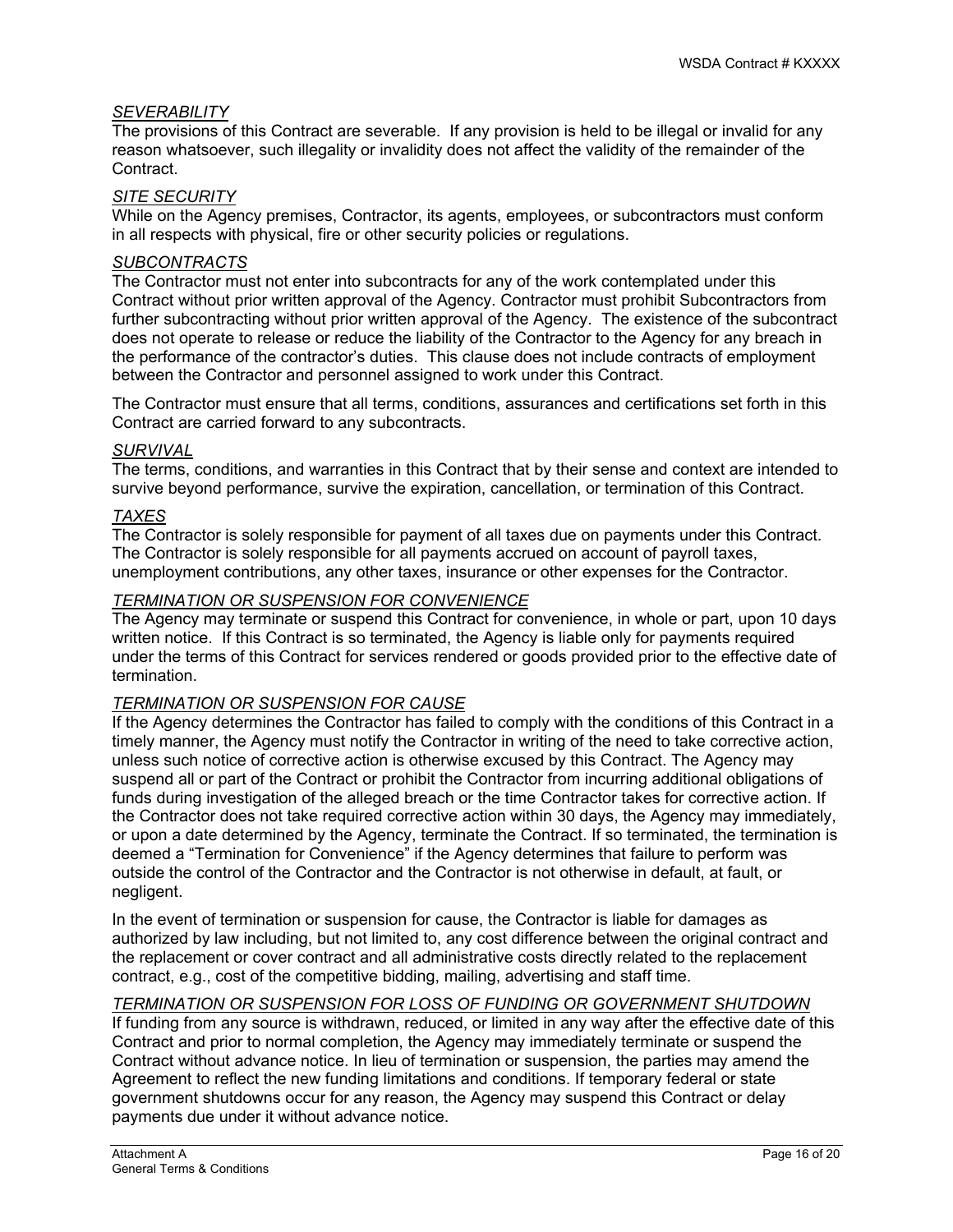### *TERMINATION PROCEDURE*

Upon termination of this Contract, the Contractor must deliver to the Agency any property specifically produced or acquired for the performance of this Contract in accordance with the Treatment of Assets provision.

The Agency must pay to the Contractor the agreed upon price, if separately stated, for completed work and services accepted by the Agency and the amount agreed upon by the Contractor and the Agency for the following:

- 1. Completed work and services for which no separate price is stated;
- 2. Partially completed work and services;
- 3. Other property or services which are accepted by the Agency; and
- 4. The protection and preservation of property, unless the termination is for cause, in which case the Director will determine the extent of the liability. The Agency may withhold from any amounts due the Contractor such sum as the Director determines to be necessary to protect the Agency against potential loss or liability.

After receipt of a notice of termination, and except as otherwise directed by the Agency's Contract Manager, the Contractor must:

- 1. Stop work under the Contract on the date, and to the extent specified in the notice;
- 2. Place no further orders or subcontracts for materials, services, or facilities except as may be necessary for completion of such portion of the work under the Contract as is not terminated;
- 3. Assign to the Agency, in the manner, at the times, and to the extent directed by the Agency's Contract Manager all of the rights, titles, and interest of the Contractor under the orders and subcontracts so terminated, in which case the Agency has the right, at its discretion, to settle or pay any or all claims arising out of the termination of such orders and subcontracts;
- 4. Settle all outstanding liabilities and all claims arising out of such termination of orders and subcontracts, with the approval or ratification of the Agency's Contract Manager to the extent he or she may require, which approval or ratification is final for all the purposes of this clause;
- 5. Transfer title to the Agency and deliver in the manner, at the times, and to the extent, if any, as directed by the Agency's Contract Manager, any property which, if the Contract had been completed, would have been required to be furnished to the Agency;
- 6. Complete performance of such part of the work that has not been terminated; and
- 7. Take such action as may be necessary, or as the Agency's Contract Manager may direct, for the protection and preservation of the property related to this Contract which is in the possession of the Contractor and in which the Agency has or may acquire an interest.

#### *TREATMENT OF ASSETS*

Title to all property furnished by the Agency remains in the Agency. Title to all property purchased by the Contractor the cost of which the Contractor has been reimbursed as a direct item of cost under this Contract, passes to and vests in the Agency upon delivery of such property by the Contractor. The title passes to the Contractor only if the Agency specifically agrees to grant title in this Contract for asset(s) purchased.

Contractor must use any property furnished by the Agency only for the performance of this Contract, unless otherwise provided by this Contract or approved by the Agency in writing.

Contractor must return property to the Agency in same condition as when it was furnished to the Contractor, normal wear and tear excepted. The Contractor is responsible for any loss or damage to property of the Agency that results from the Contractor's negligence or the Contractor's failure to maintain the property in accordance with sound management practices.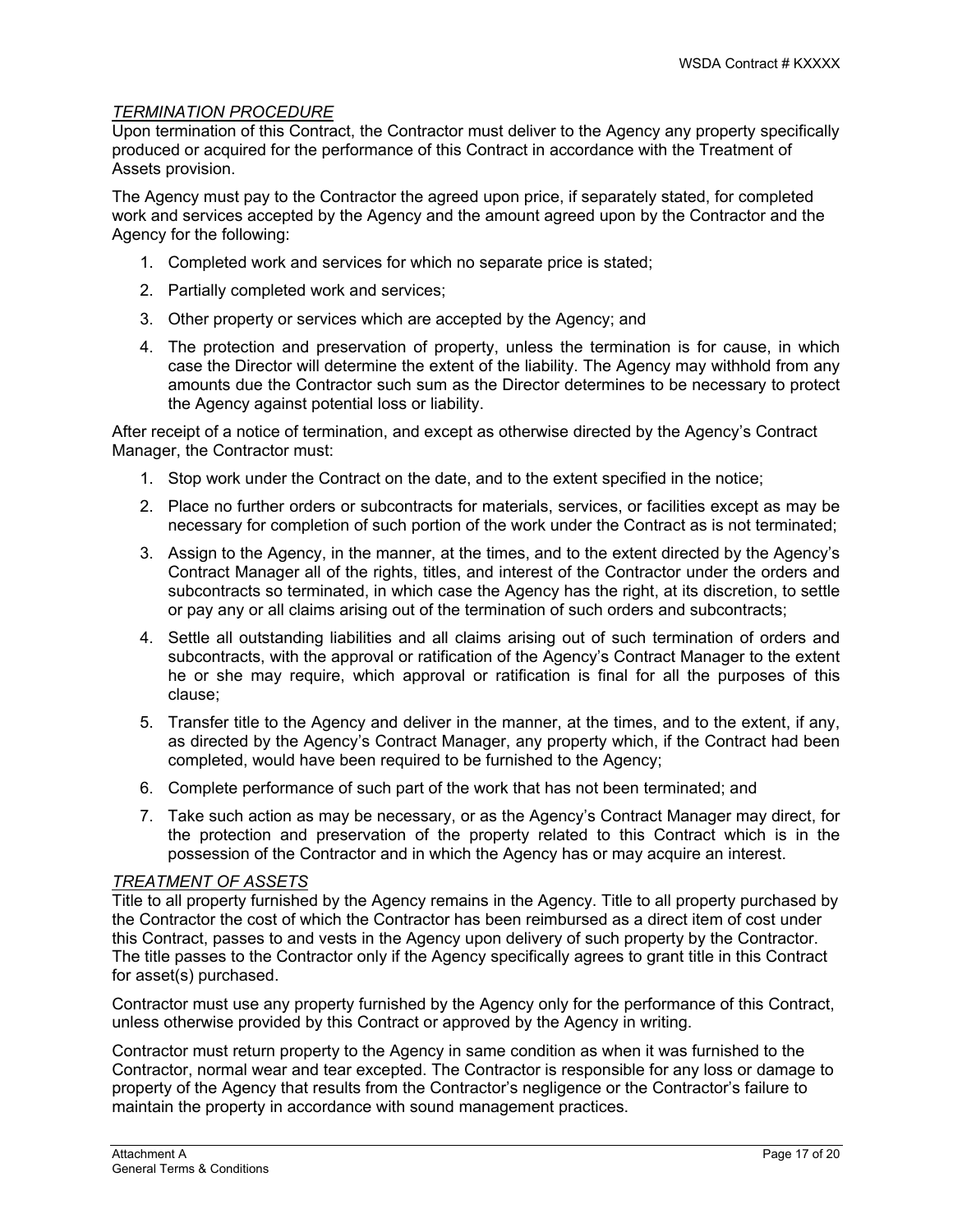If any Agency property is lost, damaged or destroyed, the Contractor must notify the Agency and take all reasonable steps to protect that property from further damage.

The Contractor must surrender to the Agency all property of the Agency upon completion, termination or cancellation of this Contract.

All reference to the Contractor under this clause includes any employees, agents or Subcontractors.

## *U. S. DEPARTMENT OF TREASURY, OFFICE OF FOREIGN ASSETS CONTROL*

The Agency complies with U.S. Department of the Treasury, Office of Foreign Assets Control (OFAC) payment rules. OFAC prohibits financial transactions with individuals or organizations, which have been placed on the OFAC Specially Designated Nationals (SDN) and Blocked Persons sanctions list located at [http://www.treasury.gov/about/organizational-structure/offices/Pages/Office](http://www.treasury.gov/about/organizational-structure/offices/Pages/Office-of-Foreign-Assets-Control.aspx)[of-Foreign-Assets-Control.aspx.](http://www.treasury.gov/about/organizational-structure/offices/Pages/Office-of-Foreign-Assets-Control.aspx) Compliance with OFAC payment rules ensures that the Agency does not conduct business with individuals or organizations that have been determined to be supporters of terrorism and international drug dealing or that pose other dangers to the United States.

Prior to making payment to individuals or organizations, the Agency will download the current OFAC SDN file and compare it to Agency and statewide vendor files. In the event of a positive match, the Agency reserves the right to: 1) make a determination of "reasonability" before taking the positive match to a higher authority, 2) seek assistance from the Washington State Office of the State Treasurer (OST) for advanced assistance in resolving the positive match, 3) comply with an OFAC investigation, if required, and/or 4) if the positive match is substantiated, notify the Contractor in writing and terminate the Contract according to the Termination for Convenience provision without making payment. The Agency will not be liable for any late payment fees or missed discounts that are the result of time required to address the issue of an OFAC match.

#### *WAIVER*

Failure to insist on strict performance by either party does not constitute a waiver of the other party's obligations. Waiver of any right must be in writing and signed by an authorized representative of the party waiving the right.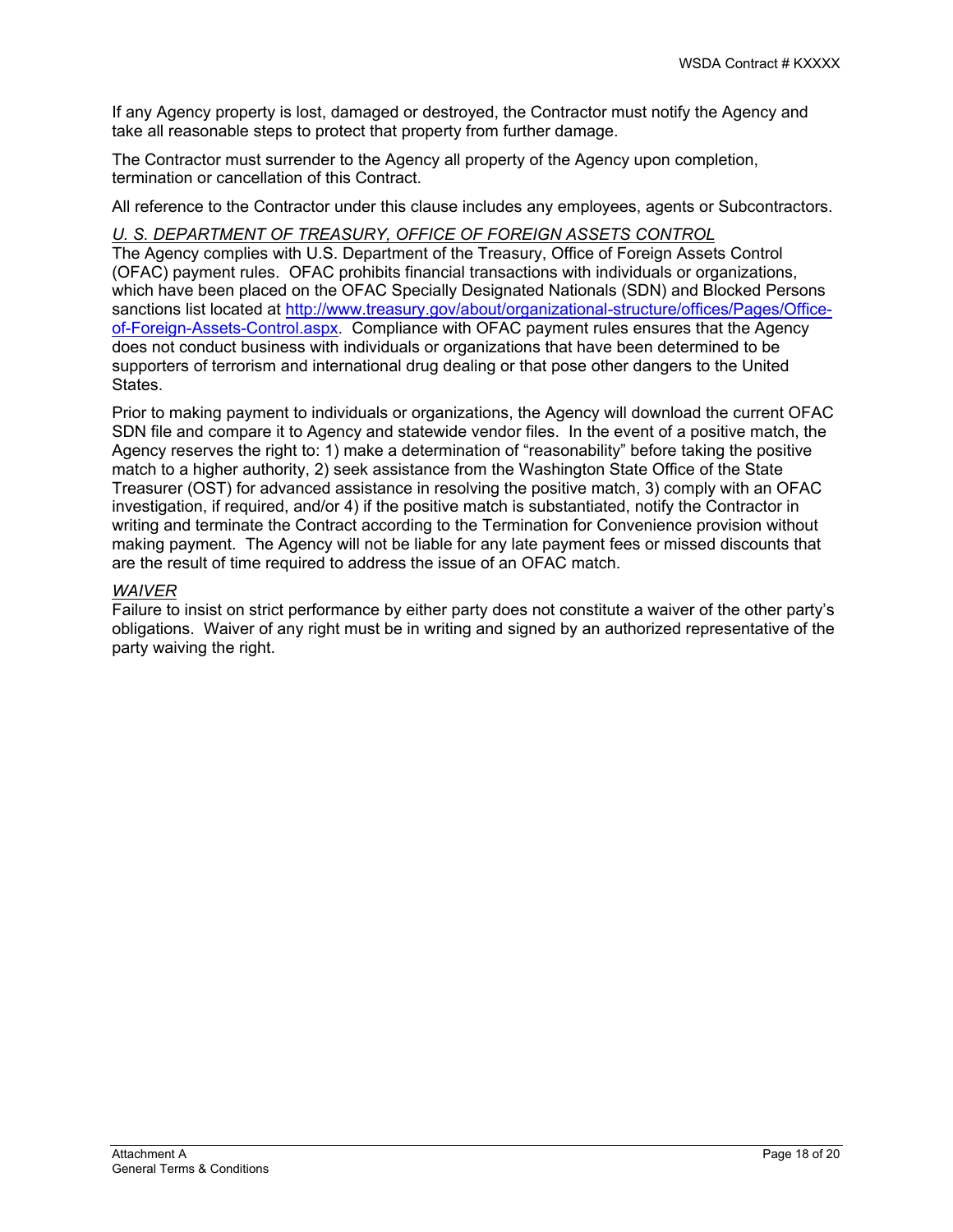## **ATTACHMENT B STATEMENT OF WORK**

The Contractor agrees to perform the duties and responsibilities of an Organic Inspector, following all required activities and processes established in 7 CFR Part 205, USDA organic regulations.

- 1. The Contractor will perform inspections in WA as assigned by WSDA.
- 2. The Contractor will receive or be provided access to an inspection file for each assigned inspection that includes, but is not limited to: names, addresses and telephone numbers of the party(s) to be inspected, copies of applicable Organic System Plans and Updates, maps of the sites or facilities to be inspected, a copy of the last annual inspection report, copies of the last inspection and renewal review letters to clients, product formulations, label information, and certification summaries listing areas of concerns for the inspector to evaluate.
- 3. Using instruction provided by WSDA, the Contractor will schedule the inspection with the certified operator, providing the operator with an overview of the inspection process and upfront communication regarding the types of records to have available during the scheduled inspection.
- 4. The Contractor will conduct an on-site inspection, which will include an on-site visit when an authorized representative of the operation who is knowledgeable about the operation is present or when necessary, available by remote communication, and when the land, facilities, and activities that demonstrate compliance or capacity to comply can be observed, except in the case of the assignment of an unannounced inspection.
- 5. The inspection will include visual inspection of all certified land and facilities where organic products are grown, stored, processed, handled, and/or packed. All equipment associated with organic products must be evaluated and the production practices, input material applications, and recordkeeping of the certified operation must be verified in accordance with USDA organic regulations. The inspection may include the sampling of agriculture products, as specified by WSDA.
- 6. During the on-site inspection the Contractor must verify:
	- a. The operation's compliance or capability to comply with the USDA organic regulations (7 CFR Part 205);
	- b. That the information, including the organic production or handling system plan, provided in accordance with §§205.401, 205.406, and 205.200, accurately reflects the practices used or to be used by the applicant for certification or by the certified operation;
	- c. That prohibited substances have not been and are not being applied to the operation through means which, at the discretion of the certifying agent, may include the collection and testing of soil; water; waste; seeds; plant tissue; and plant, animal, and processed products samples.
- 7. The Contractor must conduct an exit interview with an authorized representative of the operation who is knowledgeable about the inspected operation to confirm the accuracy and completeness of inspection observations and information gathered during the limited contact inspection. The Contractor must also address the need for any additional information as well as any issues of concern.

At the time of the inspection, the Contractor shall provide the operation's authorized representative with a receipt for any samples taken.

8. In light of the COVID-19 pandemic, some inspection procedures may be adjusted to accommodate physical distancing requirements. WSDA will provide instruction when such procedures are required.